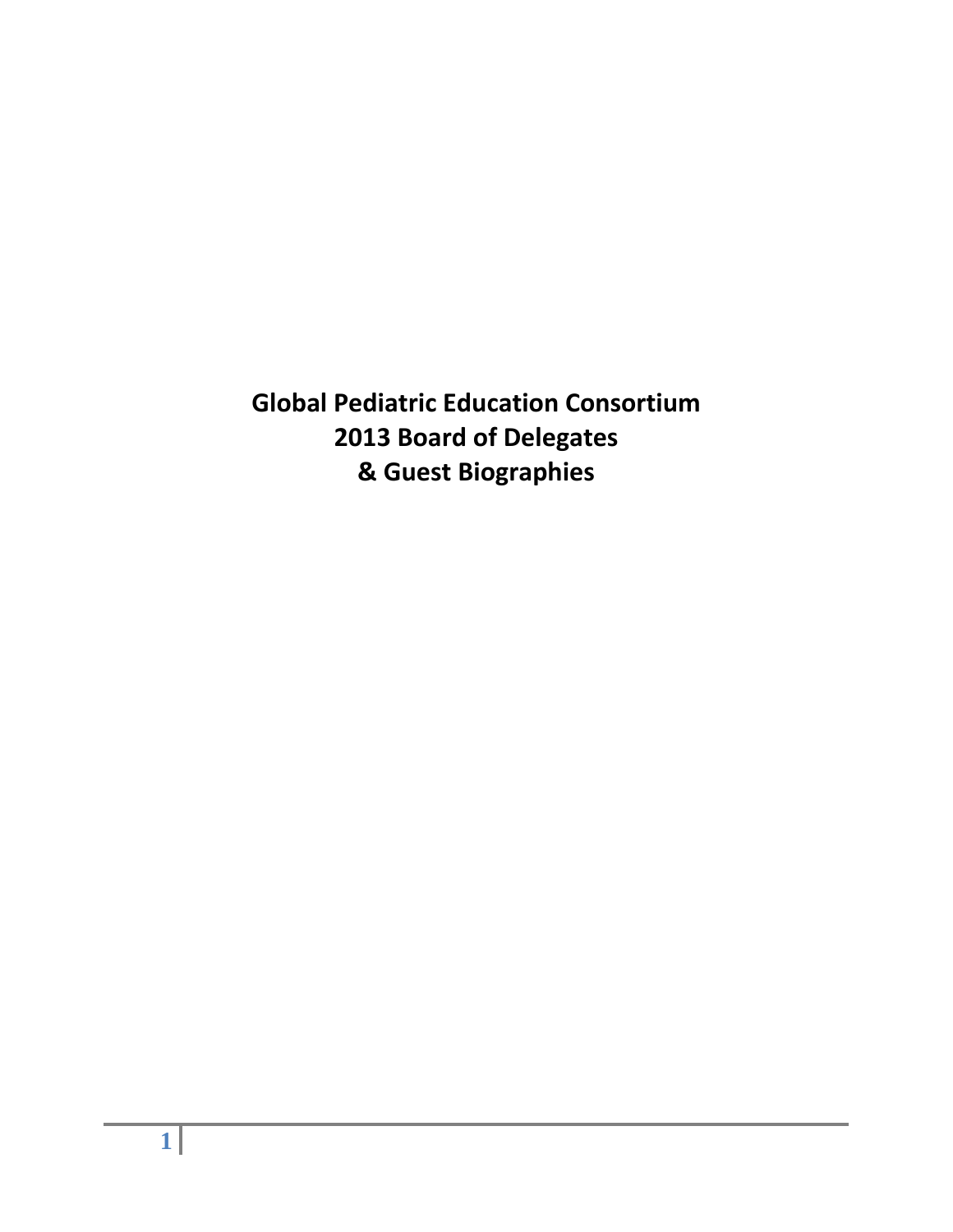

**Dr. Tahir Masood Ahmad, MBBS, MCPS, FCPS** Dean, Faculty of Paediatrics College of Physicians and Surgeons, Pakistan

Tel: +92 42 99230614 Cell: +92 300 8408698 [tahirmas@hotmail.com](mailto:tahirmas@hotmail.com)

Dr. Tahir Masood Ahmad is Dean and Professor of Paediatrics, The Children's Hospital & the Institute of Child Health, Lahore, which is the largest exclusive Paediatric facility in Pakistan. The Children's Hospital is also a major postgraduate training centre in Paediatrics and Paediatric subspecialties.

Prof. Tahir was educated at the University of the Punjab (MBBS). He did his MCPS in Paediatrics and fellowship in Paediatrics (FCPS) from College of Physicians and Surgeons Pakistan. His special interest is in Paediatric Nephrology for which he was trained in Royal Free Hospital and Hospital for sick Children Great Ormond Street, London UK, and Medical College of Virginia Richmond, USA. He started his teaching career in 1985 and has served as professor of Paediatrics in public sector teaching institutions of Lahore, inclusive of King Edward Medical University. He has been associated with The Children's Hospital since 2003, first as Project Director when he contributed in the development and completion of this project and now as Dean and administrative head of this hospital. He has been involved in the teaching and training at both undergraduate and postgraduate level. He has been examiner in Paediatrics for 25 years and has been actively involved in development of curricula in Paediatrics in accordance with the new developments and needs of the community. He has been the member of various national and international associations. He is chairperson of expert review committee for polio eradication initiative of Punjab. He is temporary regional technical advisor WHO on immunization and is also member of National Immunization Technical Advisory Group (NITAG).

Prof. Tahir Masood Ahmad has edited a book "Clinical Paediatrics" and contributed chapters in text books of Paediatrics. Presently he is editing Text book of Paediatrics by Pakistan Paediatric Association. He has over 40 publications to his credit in indexed medical journals. He was awarded with the President of Pakistan Gold Medal for contributions to Child Health in Pakistan (2010).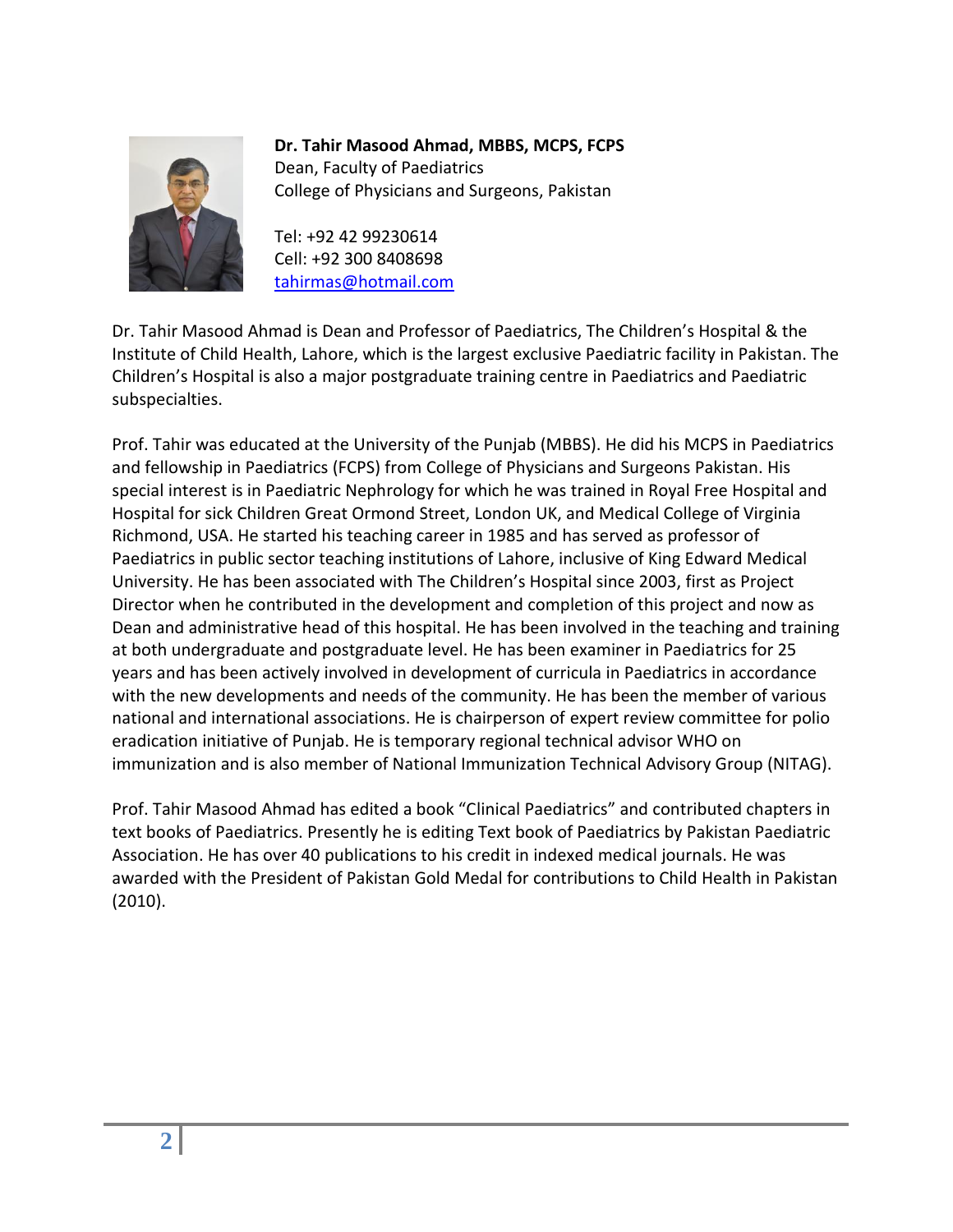

# **Dr. Harish Amin, MBBS, MRCP (UK), FRCPC, FAAP**

Chair, Specialty Committee in Pediatrics Royal College of Physicians and Surgeons of Canada

Tel: +1.403.955.7513 or 403.210.7782 Fax: +1.403.955.3045 or 403.270.0178 [hamin@ucalgary.ca](mailto:hamin@ucalgary.ca) or [harish.amin@albertahealthservices.ca](mailto:harish.amin@albertahealthservices.ca)

Dr. Harish Amin is the current Chair of the Specialty Committee in Pediatrics at the Royal College of Physicians and Surgeons of Canada (RCPSC). He is also the Assistant Dean for Post Graduate Medical Education of the Faculty of Medicine at the University of Calgary. He serves as a Member of RCPSC Exam Board in Pediatrics and the Vice-Chair of the RCPSC Exam Board in Neonatal Perinatal Medicine. He also serves as an Accreditation Surveyor for the College.

## Function of the Royal College and Specialty Committees

In Canada, the Royal College of Physicians and Surgeons (RCPSC) is the standard setting body for postgraduate medical education and accreditation of training programs. Specialty Committees established by the RCPSC serve to advise the College in matters related to the specialty and are involved in setting standards and accreditation of training programs. This process seeks to ensure that standards for residency education are being maintained in all residency training programs, and that all necessary resources are available and utilized efficiently and effectively to enable residents to meet the training requirements of the specialty. The Specialty Committee in Pediatrics advises the Credentials Committee on matters relating to the training standards necessary to adequately train a pediatrician. This is accomplished through development of the following documents: Objectives of Training (OTR) in Pediatrics and Specialty Training Requirements (STR) in Pediatrics. The OTR and STR in Pediatrics were revised in 2008. The intent of the revised OTR and STR is to assist individual residency training programs to organize their curriculum so that it optimally meets the needs of residents, pediatricians and health needs of children and youth.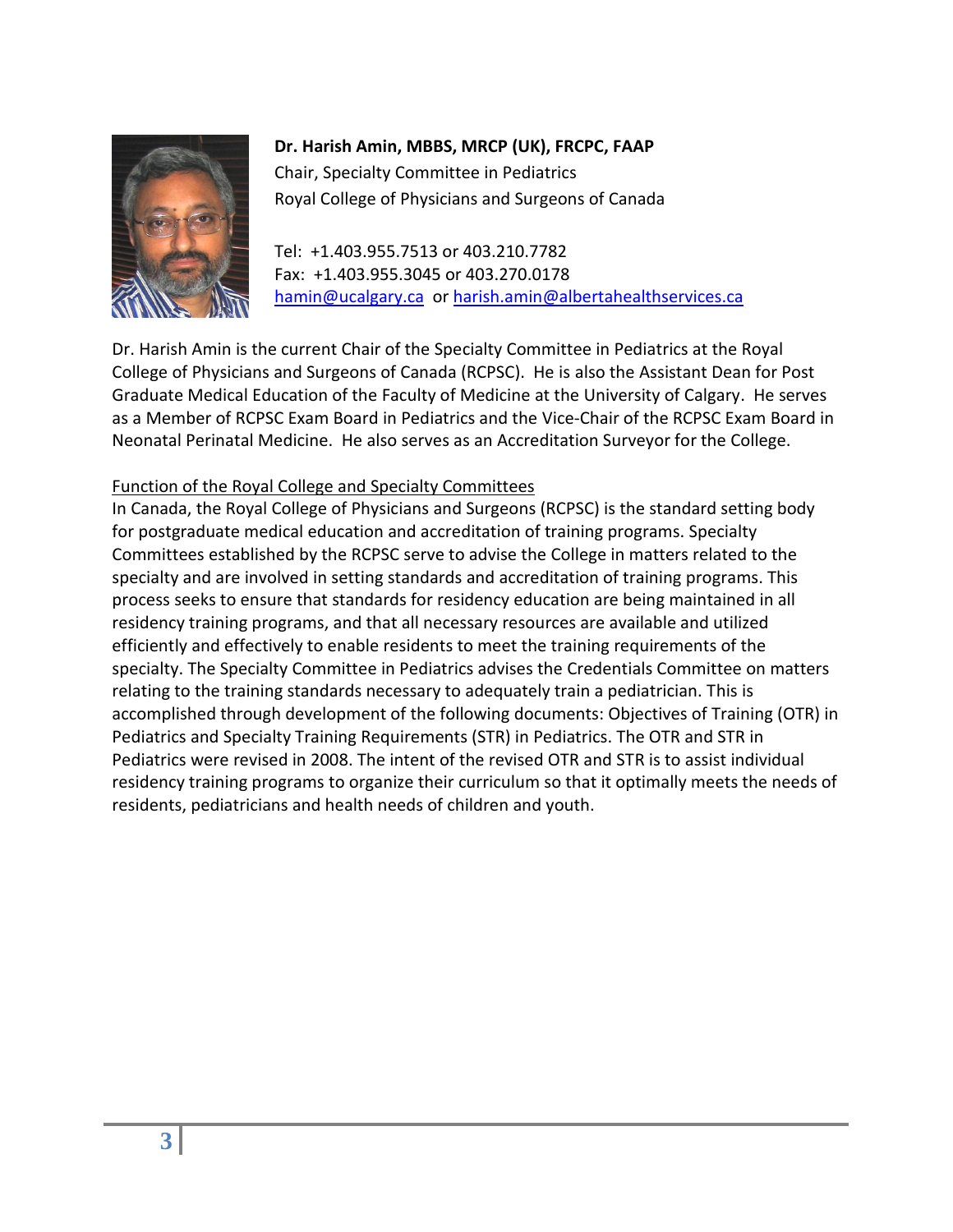

**Dr. Nadia Badrawi, MD** Appointed Representative Egyptian Pediatric Association

Mobile: +20.11.337.7777 [nadia@badrawi.com](mailto:nadia@badrawi.com)

Dr. Nadia Badrawi is an expert in Quality Assurance and Accreditation in Higher Education in Egypt. She is a key member of the founder group and the president of the Arab network for quality assurance in Higher Education (ANQAHE). She is currently a Board Member of the National Authority for Quality Assurance and Accreditation in Education in Egypt (NAQAAE), an elected Board Member of the International Network for Quality Assurance Agencies in Higher Education (INQAAHE), a Board Member of Quality Assurance Commission of the Association of Arab Universities, a Board Member of the advisory Committee Quality Assurance support program for African Higher Education, a consultant for the British Council in Egypt for quality Assurance in HE, and a short-term consultant for the world bank for Quality Assurance in the Arab region. She also played a main role in establishing a law to regulate quality assurance and accreditation for education in Egypt. She is currently the head of the education committee of the Egyptian Association of Pediatrics.

Dr. Badrawi was the chairperson of the National Quality Assurance and Accreditation Committee in Egypt from 2004 to 2006. She had also been the director of a quality assurance and accreditation project, a World Bank project for higher education at the same period. She was the chairperson of the pediatrics department of the faculty of Medicine, Cairo University; she has been the director of the Medical Education and Development Center for Cairo University's school of medicine where she contributed effectively in the development of medical education in Egypt during that time. Dr. Badwari has been a professor of neonatology in Cairo University's school of medicine since 1985, and was the head of the neonatal division in the pediatrics department in the same school.

She has more than 75 national and international scientific publications, and was the supervisor of many doctorate candidate MD theses. She is also the main author of three pediatrics books and three quality assurance and accreditation books. Dr. Badwari graduated from Cairo University school of Medicine in 1969 with honors and won a scholarship for neonatology training in France, and received a doctorate degree in pediatrics in 1974.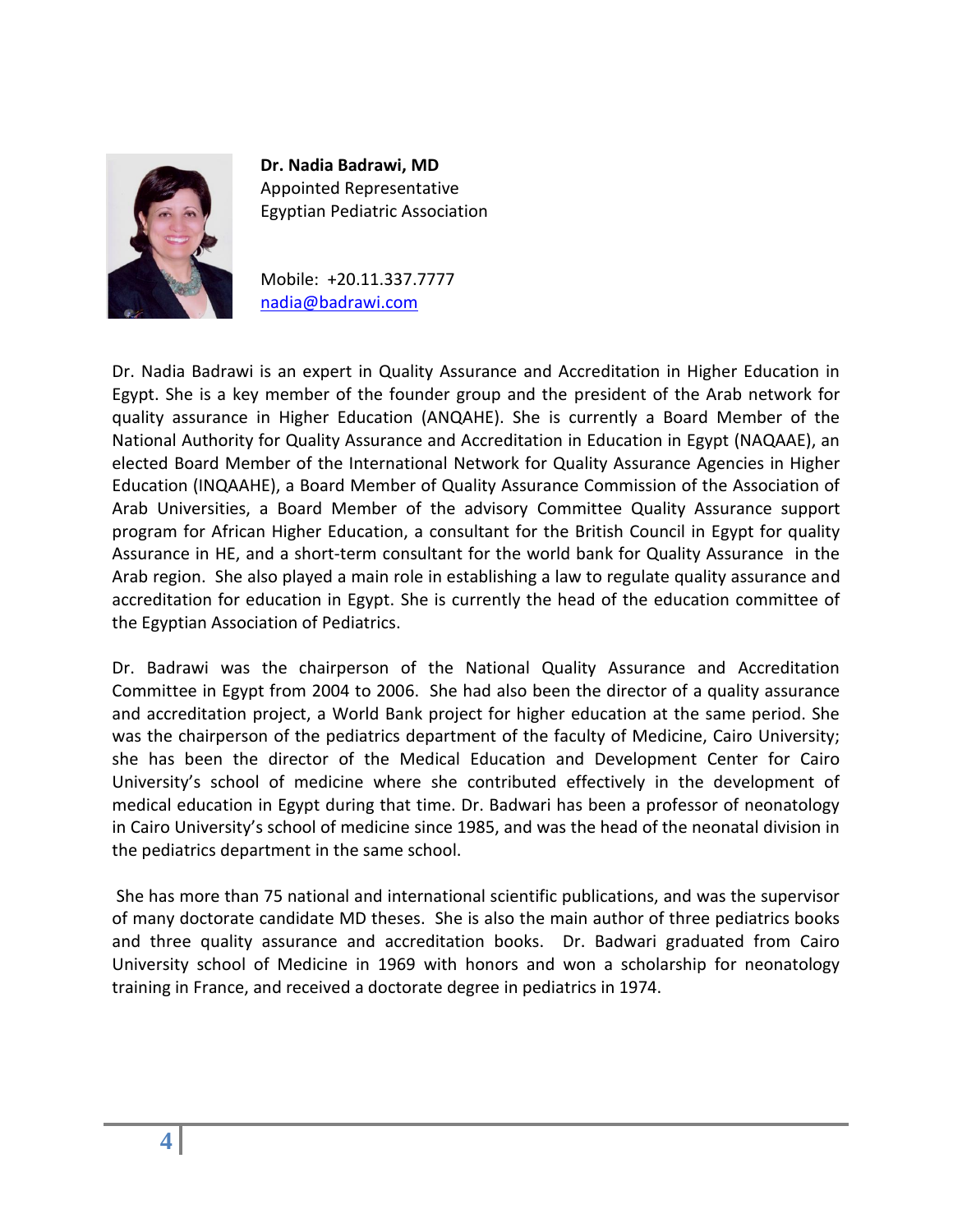

**Dr. Bipin Batra, MBBS, DMRD, DNB, PGDHHM** Additional Director National Board of Examinations

Tel: +91.11.4559.3038 Mobile: +91.98.101.52003 [bb@natboard.edu.in](mailto:bb@natboard.edu.in)

Dr. Bipin Batra completed his MBBS from the Post Graduate Institute of Medical Sciences in Rohtak, Haryana, India in 1997 and completed his residency in Radiodiagnosis from Maulana Azad Medical College in New Delhi. He is Board Certified in Radiodiagnosis and completed a fellowship in Health Promotion from University of Sydney (Australian Center for Health Promotion). He recently (2008) completed a Post Graduate Diploma in Health and Hospital Management.

Dr. Bipin Batra has extensive experience in assessment strategies for post graduates and is serving the National Board of Examinations as Additional Director and Head of the Assessment Division. He is instrumental in the development and implementation of OSCE as an assessment tool for pediatrics at National Level and implementing OSCE in a multi center/city setup. As the head of post doctoral fellowship programmes of the NBE, he has significantly contributed to the growth of pediatric subspecialties namely hematology-oncology, intensive care, cardiology and gastroenterology.

Dr. Batra is actively associated with use of newer techniques and technology for item development and item banking. He has worked to promote integrated research projects in medical education and furthered the cause of integrated teaching and formative assessment in Post Graduate Medical Education.

Dr. Batra has publications in medical education and radiodiagnosis to his credit and is a member of the Editorial Board for the Journal of Post Graduate Medical Education Training and Research.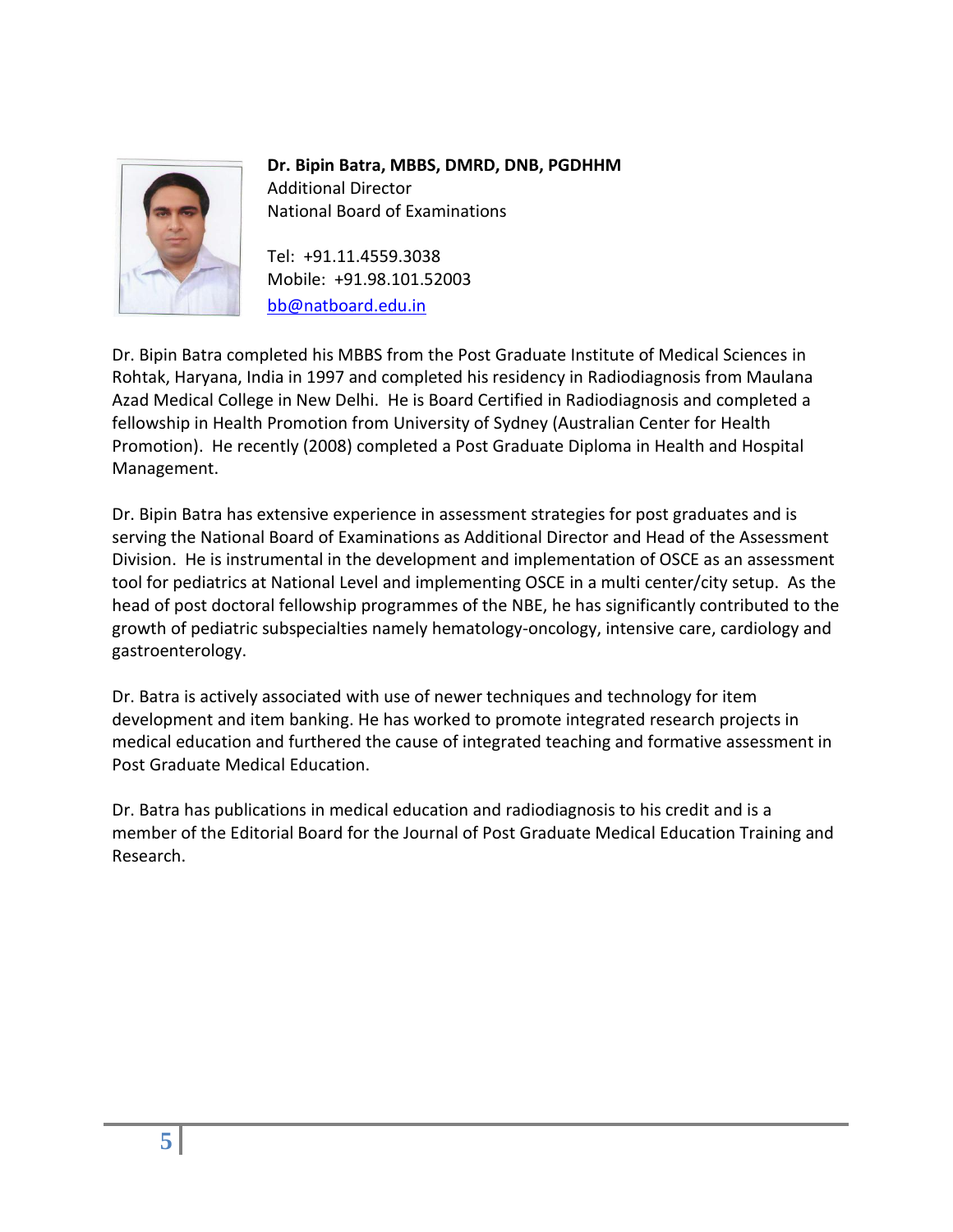

**Professor David Branski, MD** Representative Israeli Medical Association

Tel: +972.2.6777543 Fax: +972.2.6434579 Mobile: 972.50.7874999 [branski@hadassah.org.il](mailto:branski@hadassah.org.il)

Professor Branski is board certified in Pediatrics, Gastroenterology, and Pediatric Gastroenterology in Israel. He is currently Professor and Chair of Pediatrics at Hadassah University Hospital, Jerusalem. He is the Past President of the Israeli Pediatric Association and Past Member of the Board of the Israel Scientific Council. He served as the Secretary General of the European Pediatric Association (EPA/UNEPSA) for the last 6 years. David is a Past Council member of the European Society for Pediatric Gastroenterology, Hepatology and Nutrition (ESPGHAN) and the Past Chair of the Gastroenterology committee.

He has published as the Series Editor of "Pediatric and Adolescent Medicine" Karger Publications, Basel, Switzerland (14 books), the Editor of 10 scientific books, Author of 41 chapters in medical books including *Nelson's Textbook of Pediatrics*, and has Authored over 140 research manuscripts. He was an invited Editor/Author for two chapters in *Nelson Textbook of*  Pediatrics, 19<sup>th</sup> Edition - Malabsorption Syndromes and Chronic Diarrhea. He was also invited by the European Academy of Pediatrics, (EAP/CESP) to revise the UK version of the "MasterCourse", Chapters on Abdominal Disorders, Gastroenterology, and Hepatology. He is currently a Member of the Editorial Board for *Cochrane Review Journal*: Evidence-Based Child Health. Recently Professor Branski was appointed as the Editor-in-Chief, Journal of Pediatric Gastroenterology and Nutrition (Europe).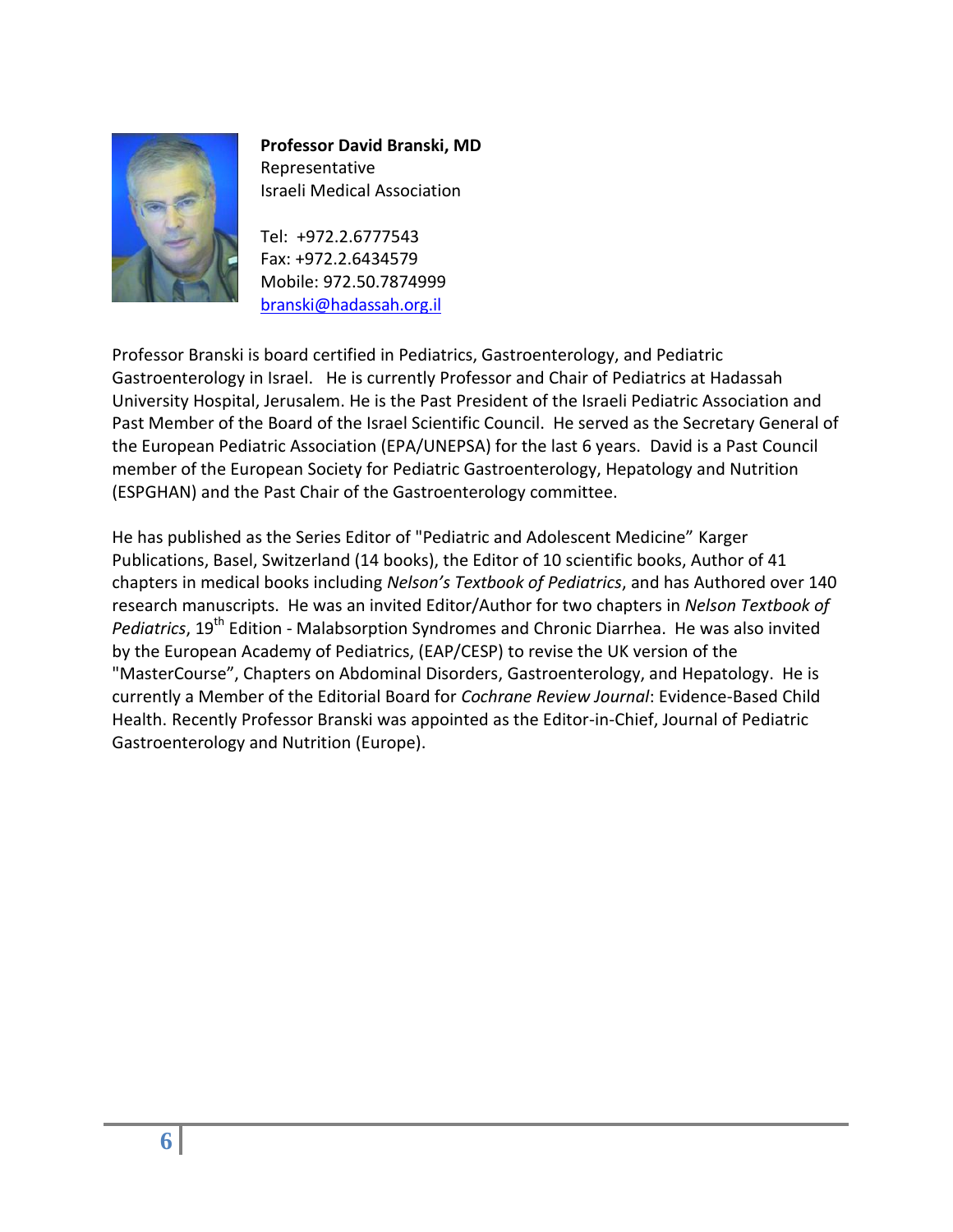

**Dr. Dioclécio Campos Júnior** Representative Brazilian Pediatric Society

Tel: +556199662658 [dicampos@terra.com.br](mailto:dicampos@terra.com.br)

Dr. Dioclécio Campos Júnior is graduated at the University of Triângulo Mineiro (Uberaba-Brazil) where he completed his medical education-MD. He made his training in pediatrics as pediatric resident at the Fernandes Figueira Institute in Rio de Janeiro and is board certificated in pediatrics by the Brazilian Pediatric Society.

He continued his pediatric education at the Université Libre de Bruxelles (Belgium), where he completed his academic post graduation program obtaining the degree of doctorate in pediatrics.

He began his university career as professor of pediatrics at the Faculty of Medicine of S.J. Rio Preto – São Paulo in 1972 and was the Director of this institution.

Dr. Dioclécio is Professor of Pediatrics and Associated Researcher at the University of Brasília since 1987.

He was President of Brazilian Pediatric Society for six years (2004-2010). He has also been the Vice Minister of Health in Brazil and is actually the Secretary for Childhood at the Brasília Government. He is Editor and co-author of the Brazilian Textbook of Pediatrics.

Dr. Dioclécio's research interests include childhood growth and development; nutrition; and infant education. He has published several articles in journals or periodicals concerning these subjects. He is member of Pediatric Doctrine Task Force and Director for International Relations of Brazilian Pediatric Society.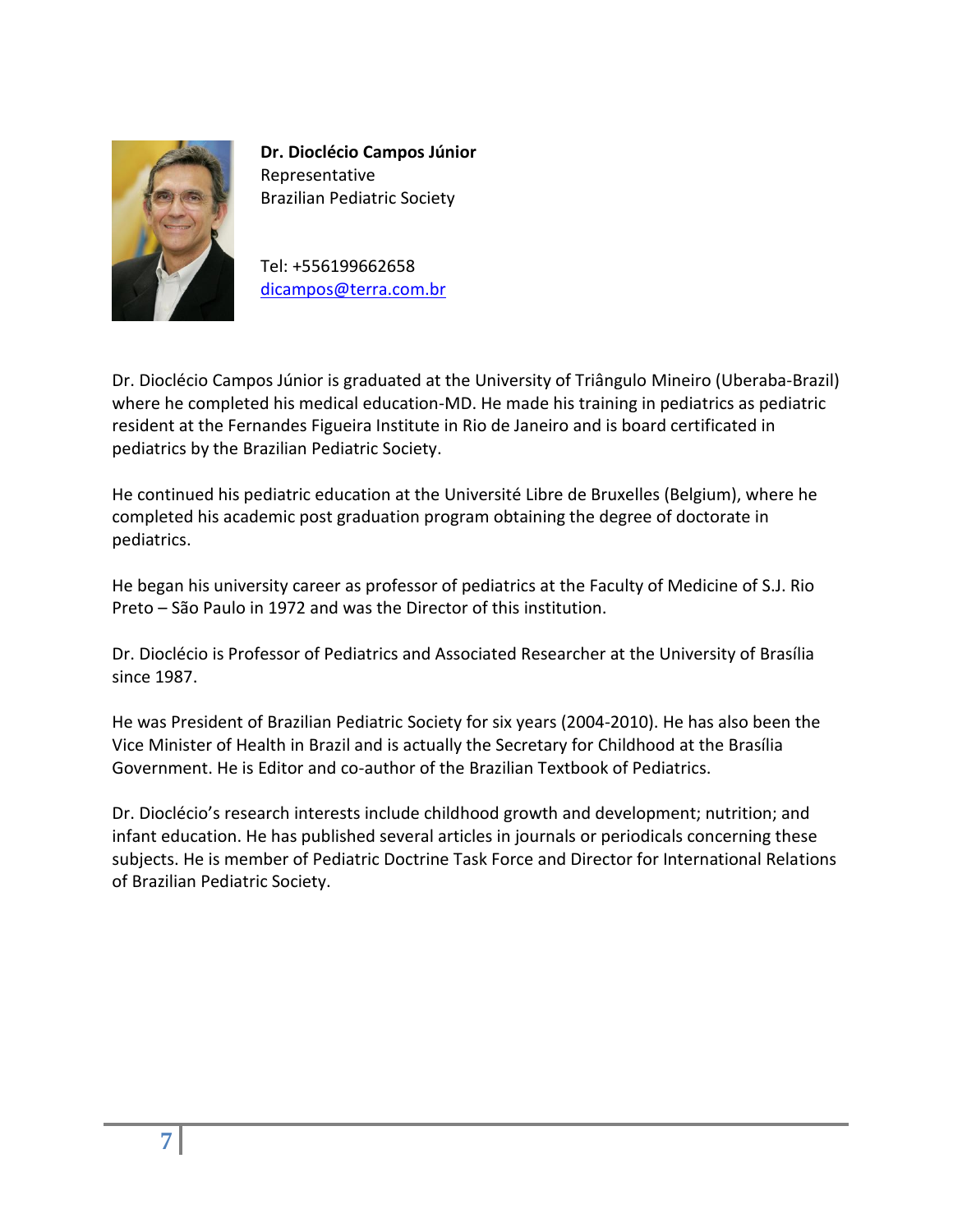

**Professor Kevin Forsyth, MBChB, MD, PhD, FRACP, FRCPA (Immunology)** President International Pediatric Academic Leaders Association

Tel: +02.4247.6236 Fax: +02.9247.0288 [Kevin.forsyth@racp.edu.au](mailto:Kevin.forsyth@racp.edu.au)

Professor Kevin Forsyth was Dean of the Royal Australasian College of Physicians (RACP) from 2006 to 2010. As head of the Deanery, he was responsible for designing and implementing education, training, accreditation, and CPD for Fellows and Trainees of the College, and overseeing all the education committees of the College. His major focus in recent years has been the design and implementation of a new education training program for post graduate specialist medical education.

In addition to his RACP role, Professor Forsyth is Professor in the Department of Paediatrics and Child Health at Flinders University of South Australia and Flinders Medical Centre. For 15 years until his appointment to the College, he was Head of the Clinical and Academic Paediatric Department at Flinders.

Professor Forsyth's medical speciality area is as a paediatrician and a paediatric immunologist. He has practiced in both areas, and holds specialist qualifications in both paediatrics (FRACP) and pathology (FRCPA). In addition, he has two research doctorates, an MD, University of Otago, and a PhD from Flinders University.

He is currently the President of the International Paediatrics Academic Leaders Association and has worked as a consultant to numerous bodies including the World Health Organisation, where he remains active with roles in international child health education programs.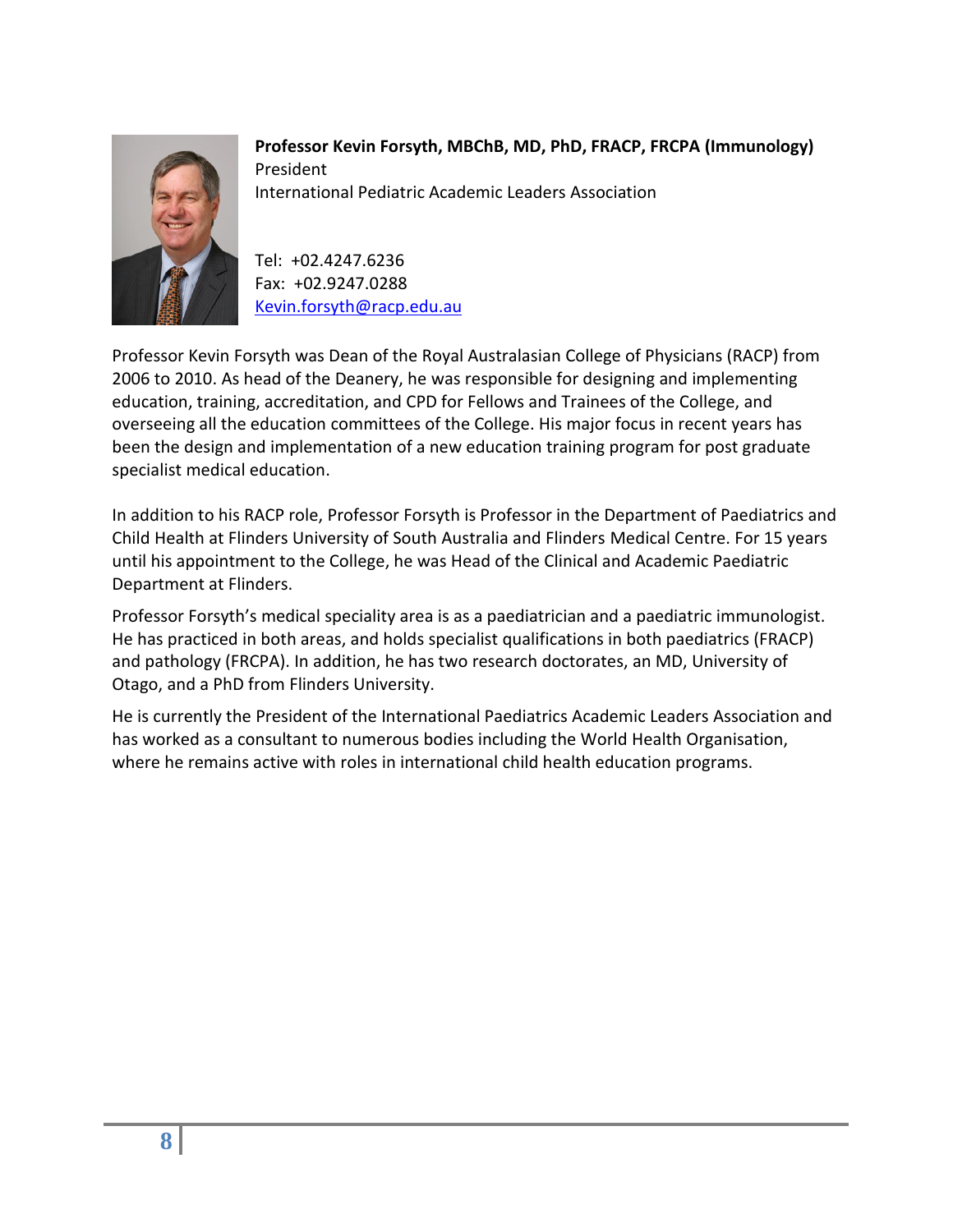

**Professor Yonghao Gui** Immediate Past-President Chinese Pediatric Society

[yhgui@shmu.edu.cn](mailto:yhgui@shmu.edu.cn)

Prof. Yong-Hao GUI graduated from the Medical Department of Shanghai Medical University in 1982. Since then he has been engaged in practicing, teaching and research at the Affiliated Children's Hospital. He was a visiting scholar to the Children's Hospital of Philadelphia (1991 - 1995). In 1999, he became a master of clinical epidemiology. He was a senior visiting scholar to Osaka University and Deutsches Herzentrum Berlin. In 2002, he started studying at a program of hospital management in China-Europe International Business School, and graduated in 2004.

Prof. GUI is now President of the Children's Hospital of Fudan University, Director of the Key Laboratory for Researches on Neonatal Disease Sponsored by the Ministry of Health, Chair of the Pediatrics Department of Fudan Medical School, Deputy Director of the Pediatrics Division of the Chinese Medical Association, Deputy Director of the Pediatrics Division of the Examination Board of Professional Skills under the Ministry of Health and Deputy Director of the Pediatrics Division of Shanghai Medical Association. He is Editor-in-Chief of The Chinese Journal of Evidence-based Pediatrics, and Associate Editor-in-Chief of The Chinese Journal of Practical Pediatrics and The Journal of Clinical Pediatrics. He is also a leading scientist of the Key Discipline of Pediatrics Sponsored by the Ministry of Education and of the Project 211 Discipline of Fudan University.

Prof. GUI's academic focus is on the molecular mechanism of congenital heart disease and its early diagnosis. He was the director of a National Research Project of the Tenth Five-year Plan, and has been the director of other important research projects in recent years, including Key Projects of the National Natural Science Foundation, Projects of Eugenics Sponsored by the Ministry of Health, Key Projects Sponsored by the Science and Technology Committee of Shanghai, Sub-projects of Project 863, International Network Projects of Clinical Epidemiology. He has hitherto published more than 40 papers in national and foreign learned journals such as Pediatric Research and International Development Biology. He is the editor-in-chief or associate editor-in-chief of five monographs or textbooks, among which is Clinical Pediatrics.

In 1997 he received the honorary title of "Outstanding Returnee of Shanghai". He was the winner of the Highest Award for Medical History Recording among Young Practitioners in Shanghai, an Outstanding Education Worker of Shanghai Medical University, a winner of the First Prize of the Shanghai Pediatrics Association for Excellent Papers, and a winner of the Fudan Award for Model Teachers. He was an Outstanding Worker in the Public Heath System of Shanghai (2003), and an Outstanding Worker in the National Public Health System (2004).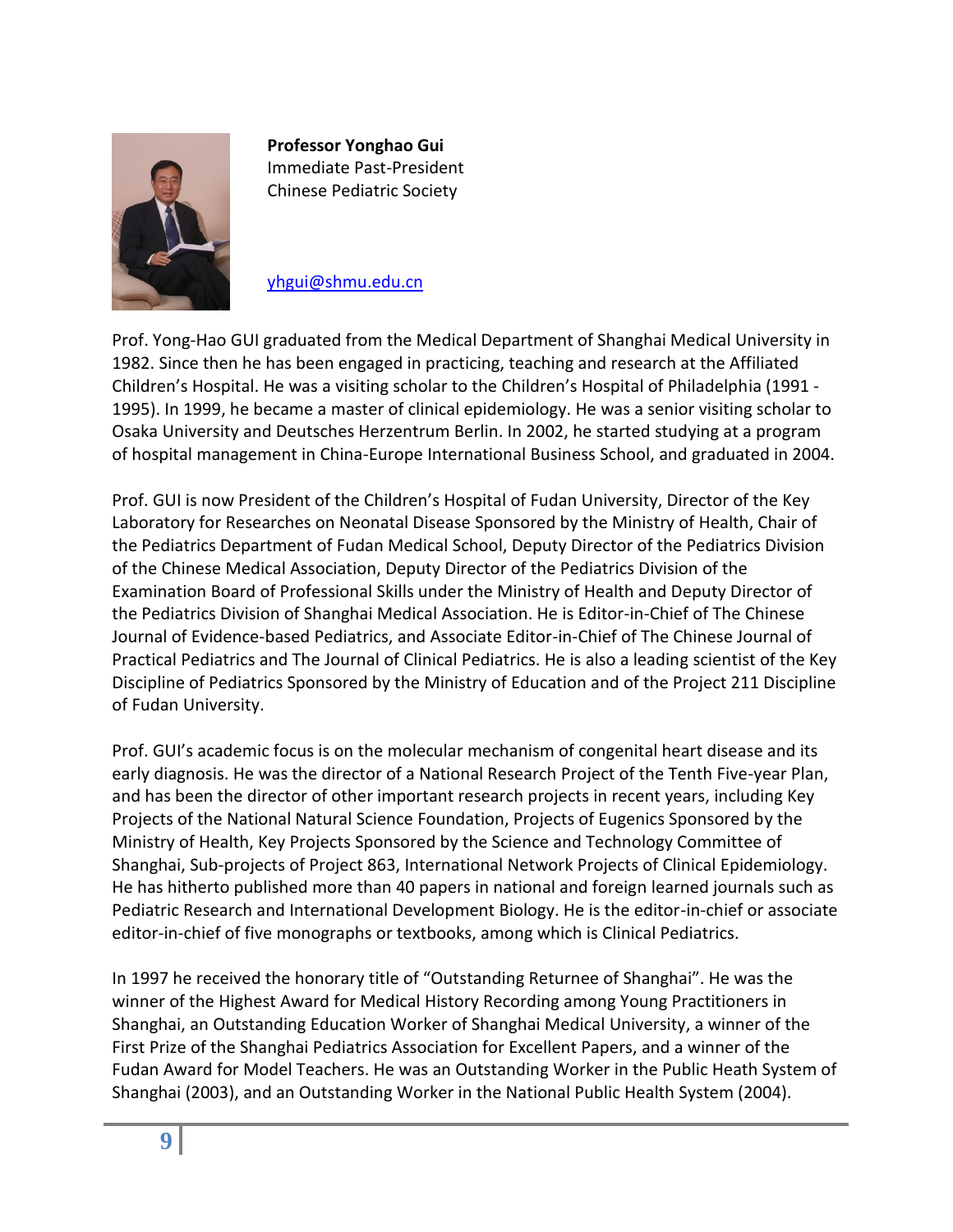

**A. Craig Hillemeier, MD** Chair American Board of Pediatrics

[ahillemeier@hmc.psu.edu](mailto:ahillemeier@hmc.psu.edu)

A. Craig Hillemeier, MD graduated from Loyola University Medical School in 1976 where he then completed a residency in Pediatrics. After a fellowship in pediatric gastroenterology at Yale New Haven Medical Center his first faculty position was at Brown University between 1982 and 1988. He then moved to the University of Michigan where he served first as Division Chief of Pediatric Gastroenterology and then as Associate Chair in Pediatrics from 1988 to 2001. Dr. Hillemeier moved to Penn State Hershey in 2001 as the Chair of Pediatrics at Penn State College of Medicine and the Penn State Hershey Children's Hospital. He served as Interim Executive Director of the Penn State Hershey Medical Center in 2006, and has been Vice Dean of Clinical Affairs since that time. Dr. Hillemeier has served as the Director and Chief Operating Officer of the Penn State Hershey Medical Group since its inception in 2008. He serves as Chair-Elect on the Board of Directors for the American Board of Pediatrics.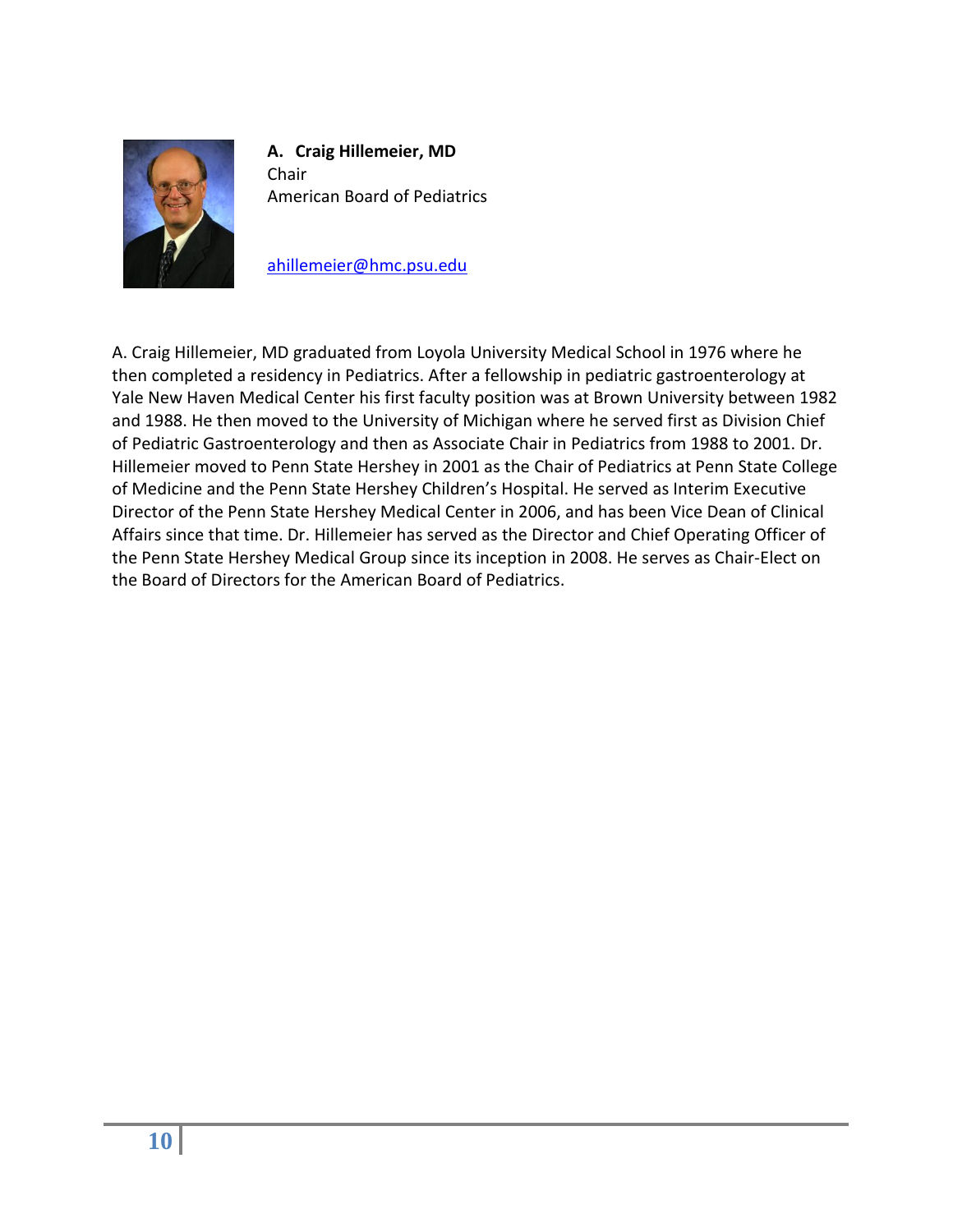

**Professor Peter F. Hoyer, MD** Chair, Committee for Training and Structure German Academy of Pediatrics Germany Society of Pediatrics

Tel: +49 201 723 2810 [Peter.Hoyer@uk-essen.de](mailto:Peter.Hoyer@uk-essen.de)

Professor Peter F. Hoyer completed medical school at the University of Cologne in 1976. His thesis focused on the diagnostic tools for rejection episodes after kidney transplantation. He completed his postgraduate training at the Children's Hospital, Medical School in Hannover where he specialized in Neonatology and Pediatric Nephrology and Transplantation. He spent time in the US in 1987 working in the transplant centers at Houston and Minneapolis.

In 1992 he became Associate Professor of Pediatrics at the Medical School in Hannover, Germany. He took the position of Director and Chair of the Department of Pediatric Nephrology at the University of Essen in 1998 and became Director of the University Children´s Hospital in 2006.

Peter's main areas of research include pediatric transplantation, nephrotic syndrome, immunosuppression, pharmacology, tubulopathies and tubular dysfunctions (see PubMed) and he is a member of many national and international societies of nephrology and transplantation.

Peter was recently a Council Member and Treasurer of the ESPN, a Member of the European Board of Pediatrics, and President of the European Academy of Pediatrics. He is currently the Chair and member of committees of the Faculty of the University in Essen (eg, Habilitation committee, ethics committee, committee for structures), Chair of the committee for training and structures of the German Academy of Pediatrics, Chair of the APN study group (Arbeitsgemeinschaft für Pädiatrische Nephrologie), and the Dean for Structure and Financial Affairs of the Medical Faculty at the University Duisburg-Essen.

You may find nearly 200 of Peter's publications and book chapters in PubMed at [http://www.ncbi.nlm.nih.gov/entrez/query.fcgi.](http://www.ncbi.nlm.nih.gov/entrez/query.fcgi)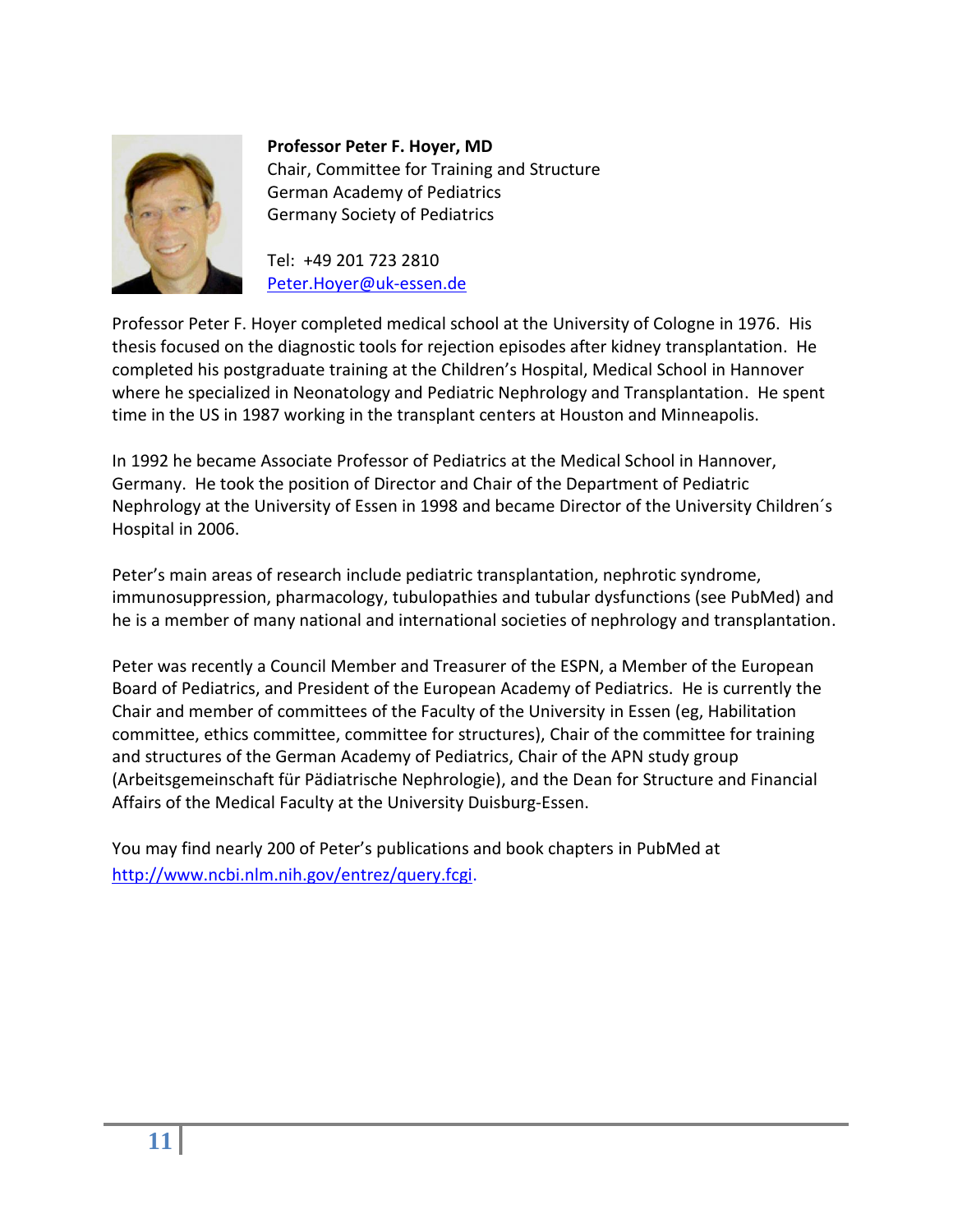

**Dr. William J. Keenan, MD** Executive Director International Pediatric Association

Tel: +1.314.577.5642 Mobile: +1.314.750.1008 [keenanwj@slu.edu](mailto:keenanwj@slu.edu)

Dr. William Keenan completed his medical education at Loyola University (Chicago, IL) where he obtained his MD. He continued his training in pediatrics at Santa Clara Valley Medical Center and Boston City Hospital, and he trained in Neonatal-Perinatal Medicine at the Children's Hospital (Cincinnati, OH) and Neonatal Physiology the University of Cincinnati.

Dr. Keenan is Professor of Pediatrics and Professor of OB/GYN at Saint Louis University where he is also the Director of the Division of Neonatal-Perinatal Medicine. Bill is the Medical Director of the Office for International Child Health for the American Academy of Pediatrics. He is board certified by the American Board of Pediatrics in General Pediatrics and Neonatal-Perinatal Medicine.

Dr. Keenan serves in the following capacities with the AAP – Member of the Committee on Continuing Education; Member of Planning Committee (NeoPREP); Member of NRP Task Force (China); Member of Global Information Task Force; Past Chair, Section on Perinatal Pediatrics; Past Chair, Committee on Continuing Education; and Past Chair, Steering Committee on Neonatal Resuscitation Program. Bill is also a member of the IPA Standing Committee and has served the Pediatric Academic Society as a Member of the Program Committee (2004) and Chair of the Program Committee (2007-2009).

Dr. Keenan's research interests include Hypoxemia and Respiratory Control in High Risk Infants; Neonatal Cardiorespiratory Failure; and Organization of Community Perinatal Services. He is also interested in issues such as Coordination of Care, Faculty Development, Professional Education, and International Child Health.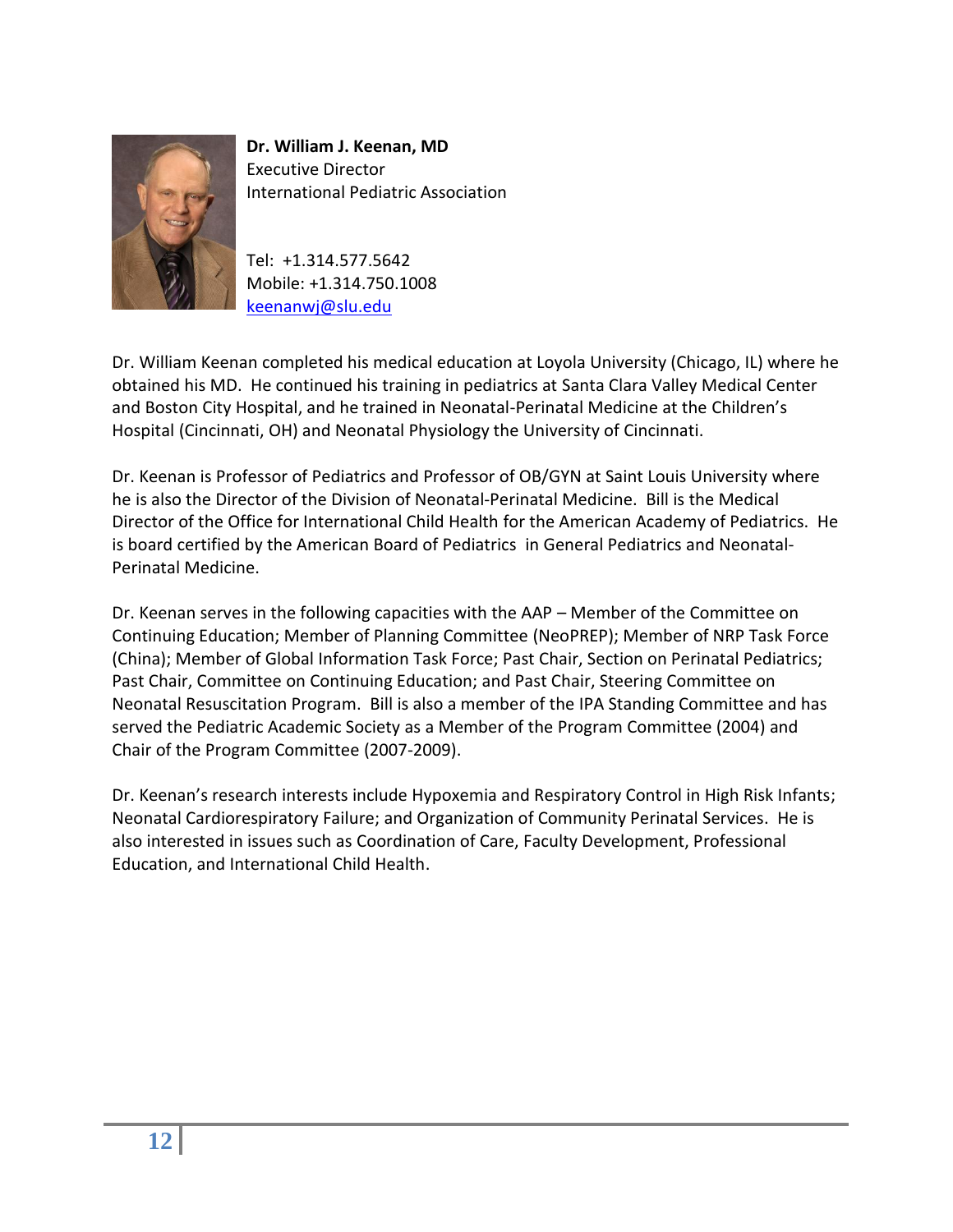

**Dr. Jonathan D. Klein, MD, MPH** Associate Executive Director American Academy of Pediatrics

Tel: +1.847.434.4322 [jklein@aap.org](mailto:jklein@aap.org)

Dr. Klein is Associate Executive Director of the American Academy of Pediatrics (AAP) and founding Director of the American Academy of Pediatrics Julius B. Richmond Center, a national center of excellence funded by the Flight Attendant Medical Research Institute and the American Legacy Foundation, and dedicated to the elimination of children's exposure to tobacco and secondhand smoke. He is an expert in adolescent medicine and child and adolescent health services research. His research addresses access and quality of care for youth, and systems and clinician behavior change for tobacco control childhood obesity, and comprehensive adolescent preventive services. He has published more than 130 peer reviewed research papers, has served on numerous federal and private sector advisory and review committee, and is a member of the Editorial Board of the Journal of Adolescent Health.

Dr. Klein recently completed a two-year term as President of NY AAP Chapter 1. His AAP activities include serving as a member and Chair of the Committee on Adolescence, as the founding chairperson of the AAP's Resident Section from 1990-91, and as a liaison member of the Council on Government Affairs from 1994 –2001. Dr. Klein is a member of the Society for Pediatric Research and the American Pediatric Society. He has also served as Chair of the Advocacy Committee for the Society for Adolescent Medicine, and as a member of the Medical Care Section Council of the American Public Health Association.

Dr. Klein received his BA in Biology from Brandeis University in 1979, and his MD from the University of Medicine and Dentistry of New Jersey-New Jersey Medical School, and an MPH in Health Policy and Management from the Harvard School of Public Health in 1984. He completed his residency in Pediatrics and a chief residency at the Boston Floating Hospital, New England Medical Center, and was a Robert Wood Johnson Clinical Scholar at the University of North Carolina at Chapel Hill. He joined the University of Rochester School of Medicine and Dentistry in Rochester, New York, faculty in 1992, and is on extended leave of absence as a Professor of Pediatrics, Preventive and Community Medicine, and Family Medicine. At Rochester, he served as Acting Chief of the Division of Adolescent Medicine from 2007-2009, and as Associate Chair for Community and Government Affairs in the Department of Pediatrics from 2006-2009. He joined the full time staff at the American Academy of Pediatrics as Associate Executive Director in August, 2009.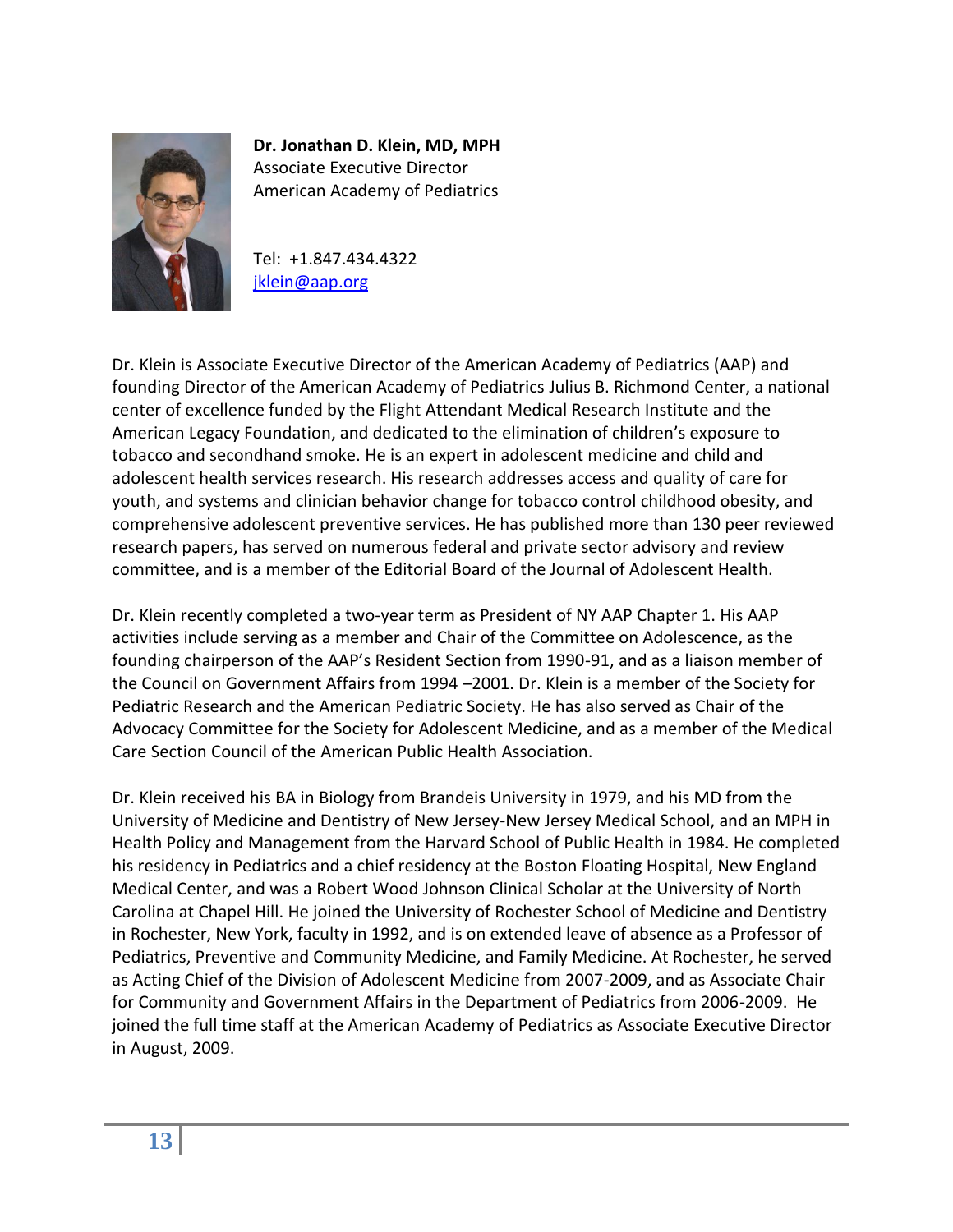

## **Professor Andreas Konstantopoulos, MD** President, European Paediatric Association (EPA/UNEPSA)

President-Elect, International Pediatric Association

Tel.: +30.210.6383052 Fax: +30.210.6383054 [andreaskonst@gmail.com](mailto:andreaskonst@gmail.com)

Professor Andreas Konstantopoulos received his paediatric training at the A' Paediatric Clinic of the University of Athens. Upon the end of this training, he was elected M.D. of the University of Athens. He continued his studies in the US, where he benefited from a 5-year fellowship for the TUFTS University of Boston.

After returning to Greece, he was elected Lecturer at Children's Hospital "Agia Sofia" and soon after, in 1977, he became Associate Professor of Paediatrics. Before long, he was elected Full Professor of Paediatrics of the University of Athens and in 2001 he was nominated Chairman of the Children's Hospital "Aglaia Kyriakou", one of the two largest children's hospitals in the country. Because of his extended experience, he was invited to organize the "IASO Children's Hospital" in 2008. The new hospital opened its doors a year ago and he is currently holding the position of the Chairman.

Having a very clear vision regarding paediatrics, he became the President of the Hellenic Paediatric Society in 1998, a position he holds until today. In 1998, the Ministry of Health of the Hellenic government nominated him Chairman of the National Committee for Vaccinations. His role has been instrumental in establishing a national programme for vaccinations and in managing relevant crises in the past few years.

His strong organisational skills and his passion for paediatrics led him to pursuing an active international role as well. He was first involved with CESP/EAP in 1996 when he became the official representative of the Hellenic Paediatric Society, a position he holds until today. In 2001, he headed the successful bid of the Hellenic Paediatric Society for the 25<sup>th</sup> International Congress of Paediatrics. He was elected President of the Congress that was organised in 2007 in Athens, Greece and attracted 6,500 delegates from 135 countries.

Following the successful organization of the congress, he was elected President of the European Paediatric Association (EPA/UNEPSA). He will hold the position of the President-elect of the Union of Middle Eastern and Mediterranean Paediatric Societies (UMEMPS) for 2011, as in 2012 he will welcome the delegates of the  $35<sup>th</sup>$  UMEMPS Congress in Athens under his capacity as President of the Union for that year.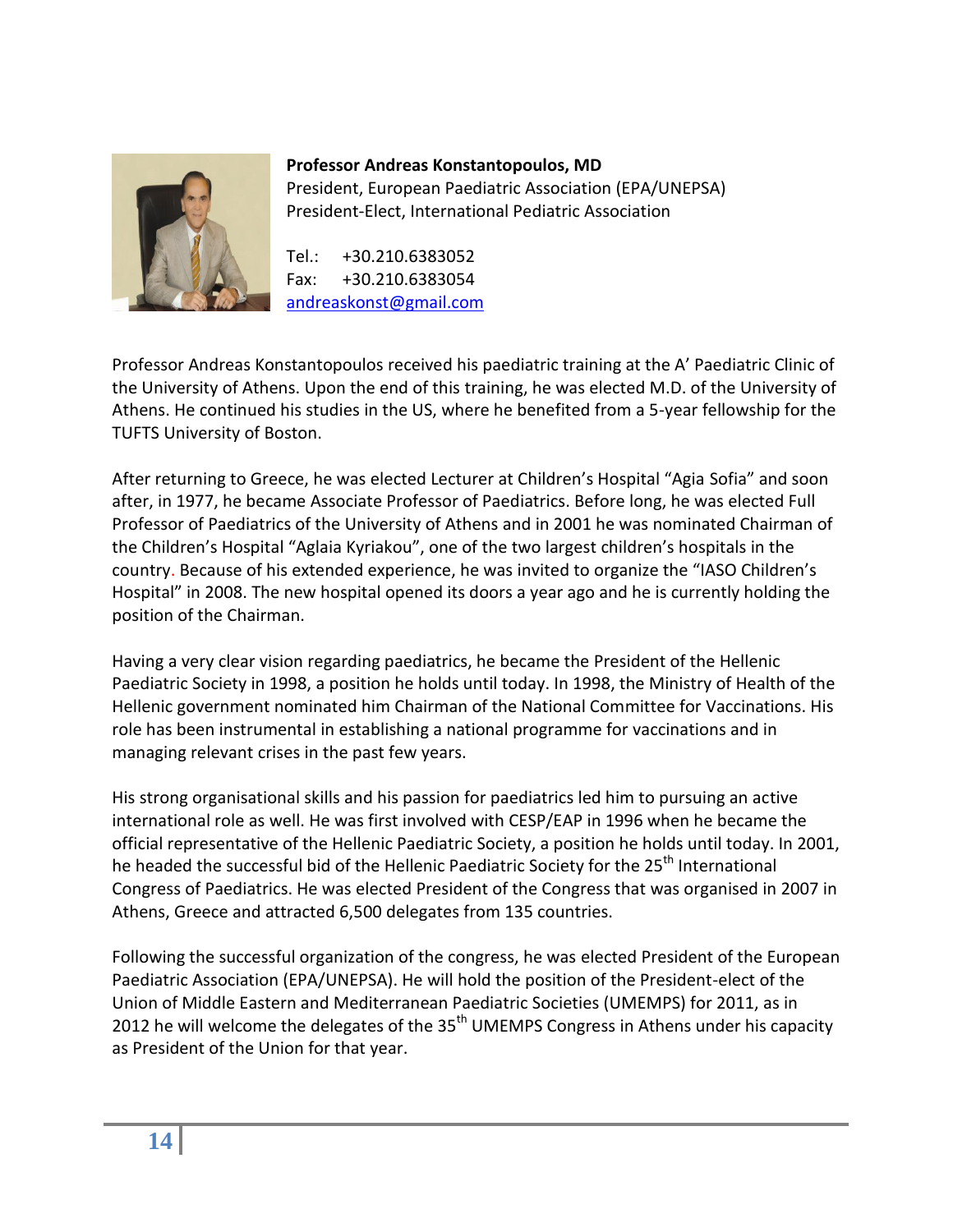

## **Dr. Mary McGraw MBChB, DCH, FRCP, FRCPCH, MsC** Representative Royal College of Paediatrics and Child Health

Tel: + 44.117.342.8880 Fax: + 44.117.342.8881 [mary.mcgraw@UHBristol.nhs.uk](mailto:mary.mcgraw@UHBristol.nhs.uk)

Dr. Mary McGraw has led UK paediatric training in a variety of roles since 1997. Initially this was at a regional level but in 2002 she was appointed as the Royal College of Paediatrics and Child Health Officer for Higher Specialist Training where she developed the new curriculum to meet the Modernising Medical Careers agenda.

Appointed as Vice President for the RCPCH in 2006, Dr. McGraw then continued with this work, in particular developing the assessment strategy introducing a variety of workplace assessments in addition to the formal examinations. Although she stood down from the role of Vice President of the RCPCH early in 2010 she continues to lead a number of RCPCH educational projects including the development of a new structured oral assessment, and a patient feedback tool for use in revalidation.

Dr. McGraw represents the UK in the European Academy of Paediatrics. She was appointed as the President of the British Association of Paediatric Nephrology in 2009 and is a Fellow of the Higher Education Academy. Mary obtained an MsC in Teaching and Learning in 2006 and is a full time paediatric nephrologist in Bristol.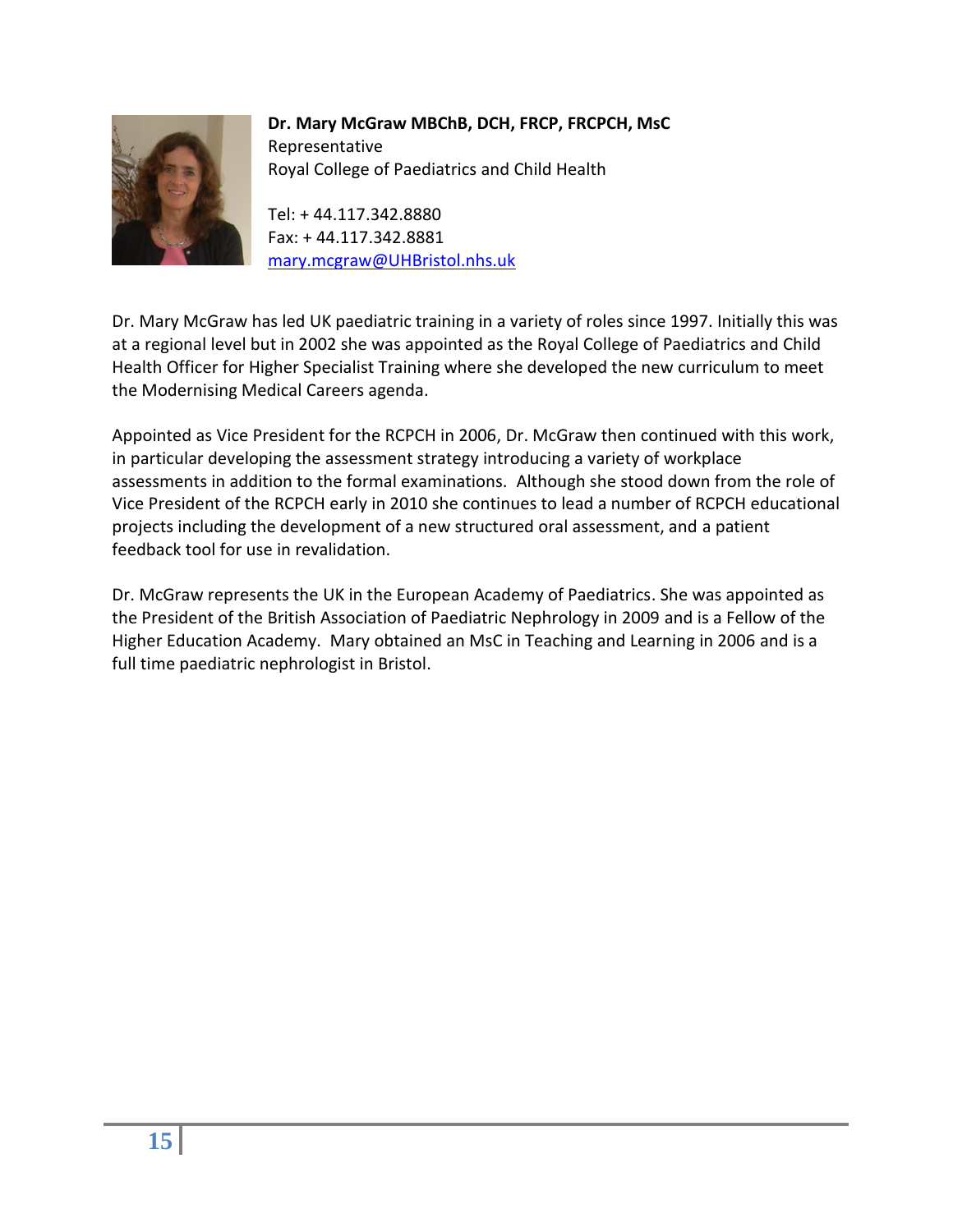

**Professor Akbar Mohsin Mohammad, MD, FAAP** President Pediatric Council, Arab Board of Medical Specializations

Tel: +973.1.723.9824 [akbar@agu.edu.bh](mailto:akbar@agu.edu.bh)

Professor Akbar Mohammad is Professor and Chairman of the Department of Pediatrics at the Collage of Medicine and Medical Sciences (CMMS) at the Arabian Gulf University (AGU). He received high school diplomas from Bahrain and Beirut, Lebanon in 1954 and 1958, and completed his Bachelor's in 1964 and his Medical Degree in 1968 at the American University of Beirut (AUB). From 1969 to 1971 he completed a pediatric residency at University of Missouri in Colombia, MO (USA) and conducted his fellowship in Hematology-Oncology at University of Missouri Medical Center (UMMC) in 1973, 1976, and 1983. He is board certified by the American Board of Pediatrics and is a Fellow of the American Academy of Pediatrics.

Dr. Mohammad served as Consultant and Chairmen of Department of Pediatrics at Salmaniya Medical Complex (SMC), Bahrain from 1971- 1990 and as Chairman of the Department of Pediatrics at Bahrain Defense Force Hospital (BDF) from 1991-1995. He is currently serving as Chairman of the Department of Pediatrics at CMMS, AGU, Bahrain. He was the Chief of the medical staff at SMC for four years and Acting Dean of CMMS for three years.

Dr. Mohammad has represented the Ministry of Health and the Pediatric Council of the Arab Board of Medical Specializations for 17 years. He is currently the President of the Pediatric Council of Arab Board of Medical Specializations and Chairman of the Scientific Advisory Council of all specialties of the Arab Board of Medical Specializations.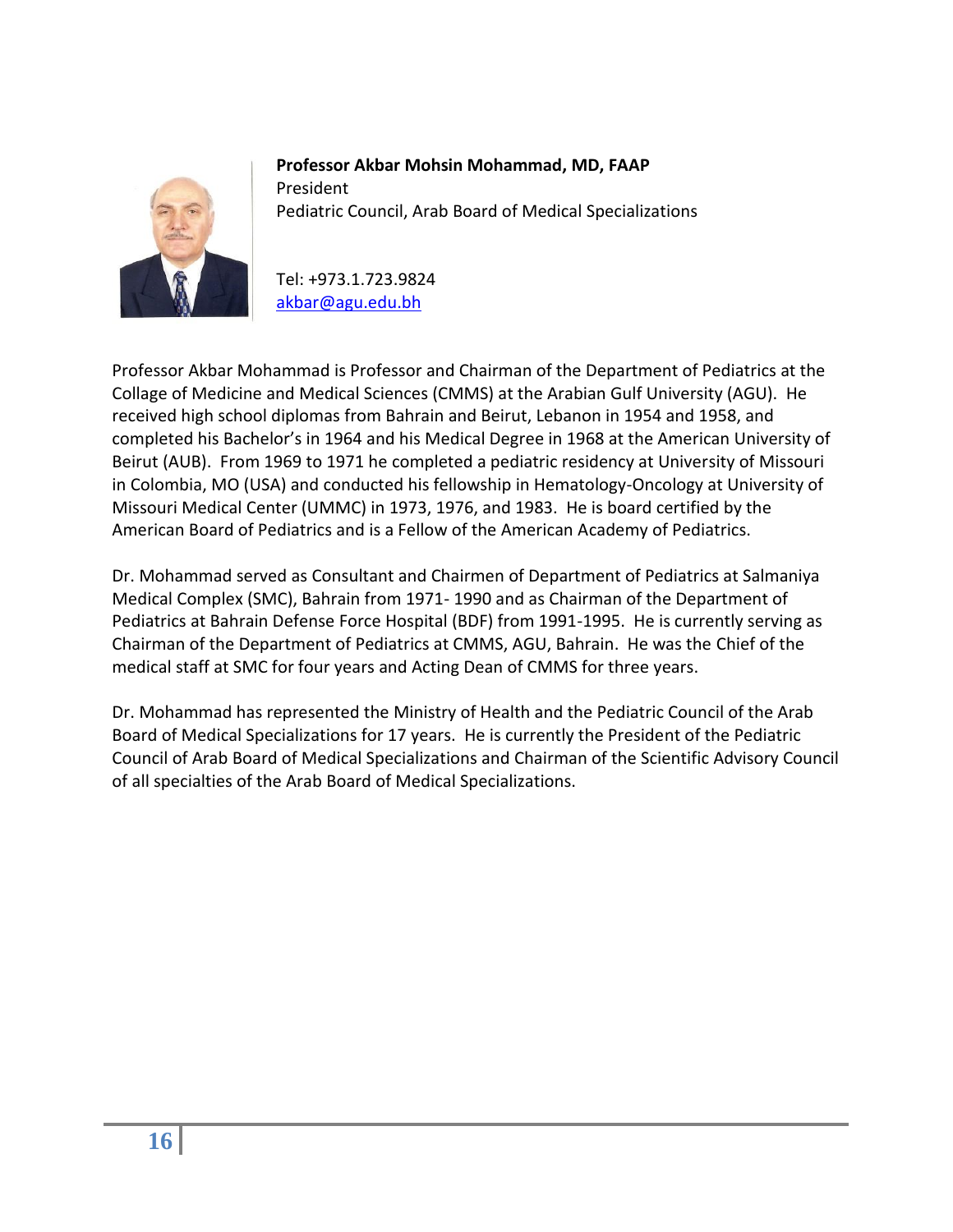

**David G. Nichols, MD, MBA** President American Board of Pediatrics

#### [dgn@abpeds.org](mailto:dgn@abpeds.org)

Until December 2012, David G. Nichols, MD, MBA was the Mary Wallace Stanton Professor and the Vice Dean for Education at the Johns Hopkins University School of Medicine. Dr. Nichols oversees undergraduate, graduate, residency, post-doctoral and continuing medical education and recently led the development of a new medical school curriculum; simulation center; and new education building. He earned his B.A. in Molecular Biophysics and Biochemistry from Yale University before completing his M.D. with honors at the Mount Sinai School of Medicine in New York. While at the Children's Hospital of Philadelphia, he finished his pediatric residency and fellowship training, serving as Chief Resident. He later received his M.B.A. from the Johns Hopkins University Carey Business School. He is currently a Professor of Anesthesiology, Critical Care Medicine, and Pediatrics as well as a fellow of the American Academy of Pediatrics and of the American College of Critical Care Medicine. Dr. Nichols is the author of 100 journal articles, chapters and books including the leading textbooks in pediatric critical care medicine - the *Rogers Textbook of Pediatric Intensive Care and Critical Heart Disease in Infants and Children*. In 2006, the American Academy of Pediatrics section on Critical Care Medicine awarded him its Distinguished Career Achievement Award. Dr. Nichols has been associated with the American Board of Pediatrics for thirty years – as a diplomate, an item writer, subboard chair, committee chair, and has served on the ABP's Board of Directors. Effective December 2012, Dr. Nichols assumed the position of President and CEO of the American Board of Pediatrics.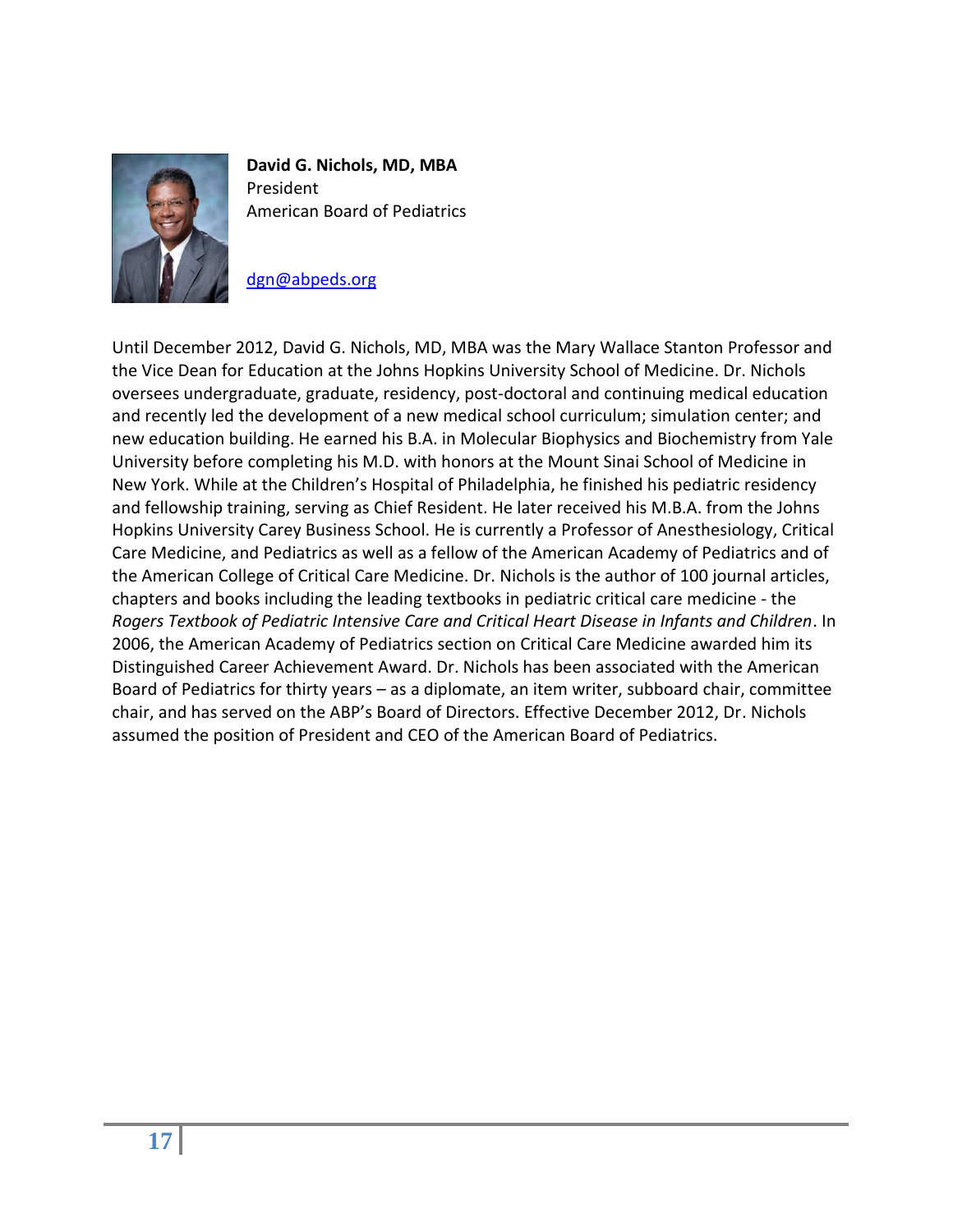

**Dr. Adebiyi Olowu, MBBS, FWACP** Vice-President Paediatric Association of Nigeria

Mobile +234.8037129979 [Owwu2000@yahoo.com](mailto:Owwu2000@yahoo.com)

Dr. Olowu completed his medical education at the University of Ibadan in 1979 and Postgraduate training in Paediatrics at the Obafemi Awolowo University Teaching Hospital. He became a Fellow of the West African College of Physicians in1987.

Dr. Olowu teaches Paediatric Cardiology at both undergraduate and postgraduate levels at the Obafemi College of Health Sciences ( OACHS ) in Sagamu, Nigeria. Dr Olowu is presently a Professor of Paediatrics and Provost of the medical school in Sagamu after many stints at Headship of Paediatrics between 1992 and 2005.

Dr. Olowu was elected Vice- President of the Paediatric Association of Nigeria January 2010. He is an examiner with the West African College of Physicians, faculty of Paediatrics and is presently chairman of its review committee on competences in paediatric training curriculum. He has led accreditation visitation teams to many paediatric training centers in Nigeria.

Dr. Olowu has many publications to his credit in both national and international journals and has supervised ten trainee residents in paediatrics.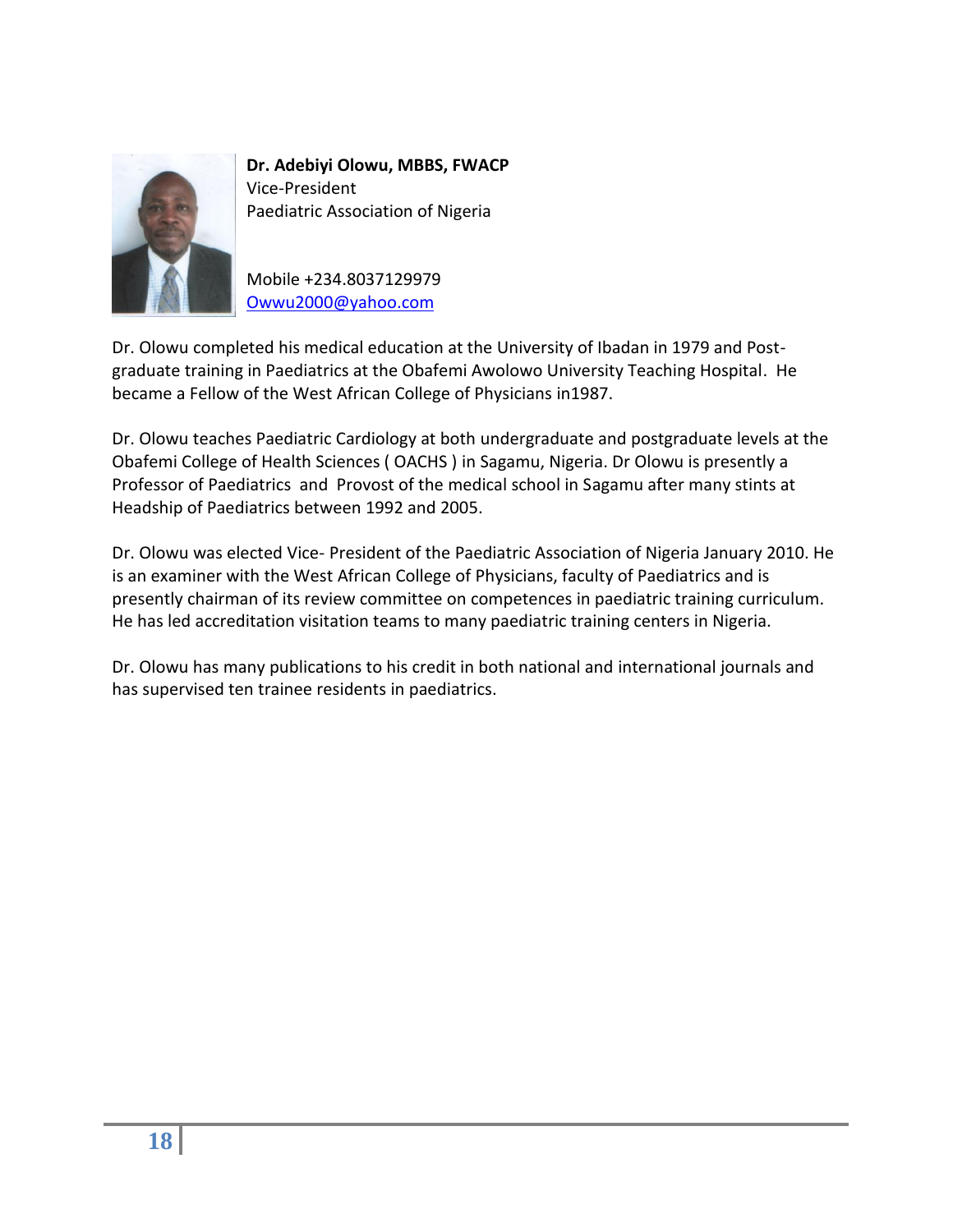

**Dr. Oswaldo Revelo Castro**  General Secretary Asociación Latinoamérica de Pediatría (ALAPE)

Mobile: + 503 78850086 [orc2552@yahoo.com](mailto:orc2552@yahoo.com) [orevelocastro@alape.org](mailto:orevelocastro@alape.org)

Dr. Oswaldo Revelo Castro graduated from the University of El Salvador where he completed his medical education as Medical Doctor. He made his training in Pediatrics as Pediatric Resident at the Hospital de Niños "Benjamin Bloom ", San Salvador El Salvador from 1984 to 1987 and he is Board certificated in Pediatrics by Salvadorian Pediatric Association. He continued his pediatric education at the Instituto Nacional de Perinatologia in Mexico DF where he completed his training as Neonatologist from 1987-1988.

Dr. Revelo Castro is a Professor of Pediatrics at the University of El Salvador since 1988 and serves as Neonatologist at the NICU of Hospital de Niños "Benjamin Bloom" since 1988. He was Chief of Medical Division at the Hospital de Niños "Benjamin Bloom from 2005 to 2009. He was President of Salvadorian Pediatric Association for 2 years (2007-2009), Vocal of Asociación Latinoamericana de Pediatria (ALAPE) from 2009-2012 and at this time serves as General Secretary of ALAPE from 2012 to 2015. Dr. Revelo research interests include Neonatal Resucitation, nutrition, premature devolvement and perinatal infectology.

Dr. Revelo serves in the following capacities with Salvadorian Pediatrics Association and Ministry of Health of El Salvador as Member of National Committee on Neonatal Resuscitation Program (1999-2012), member of Advisory Committee on Immunization Practices (2008-2012), also he was Co-editor of the 5th and 6th edition of the Spanish Neonatal Resuscitation text of the AAP. He has worked extensively in the training of hundreds of healthcare providers in HBB (Helping Babies Breath) and NRP (Neonatal Resuscitation Program) programs of AAP in his country and Latin America.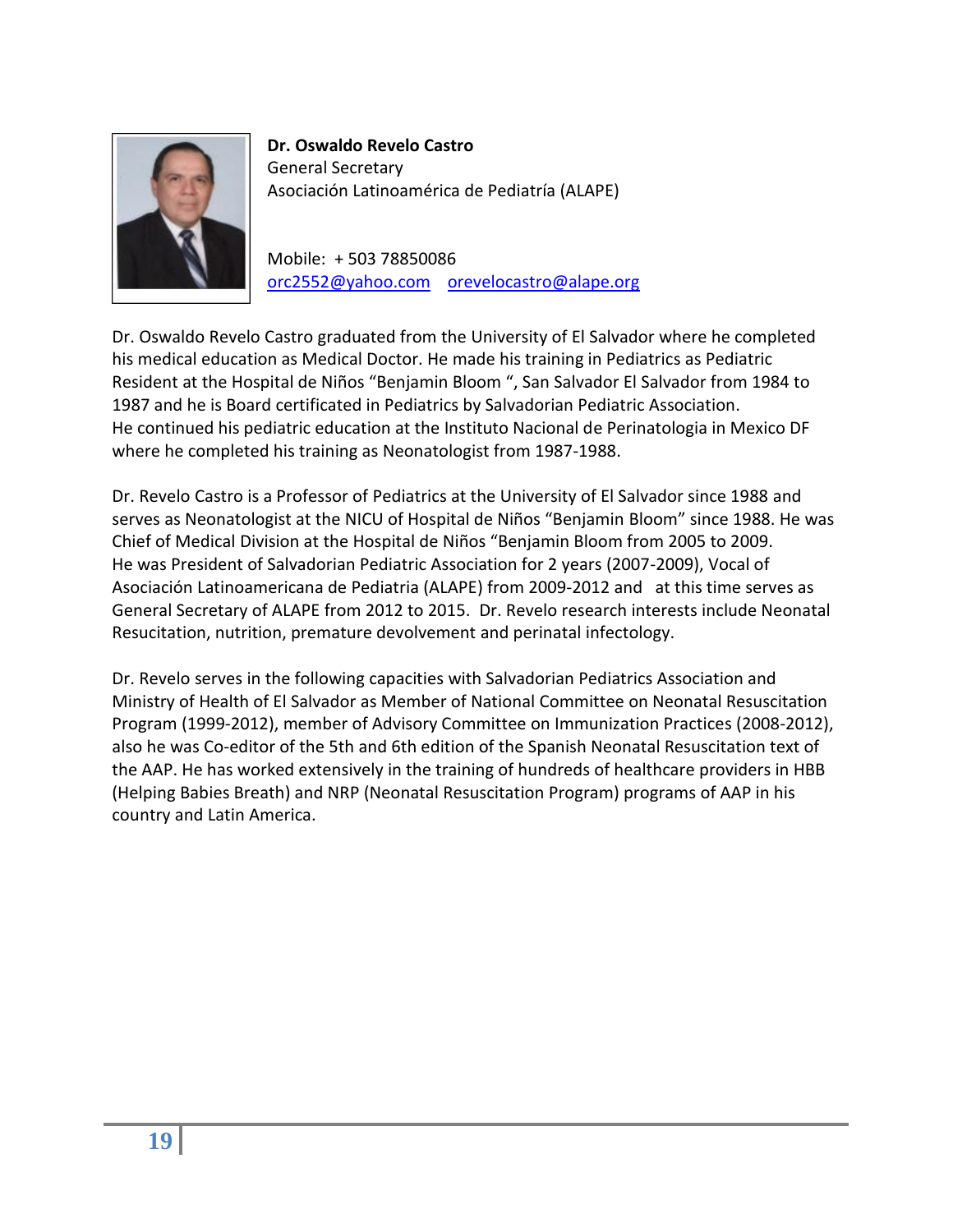

**Professor Arvind Saili, MBBS, MD** Professor of Pediatrics/Head of Neonatology Kalawati Saran Children's Hospital (India)

Tel: +011.233.4.411 Mobile: +986.811.7699 [sailiarvind@gmail.com](mailto:sailiarvind@gmail.com)

Professor Arvind Saili completed medical school in 1977 at the MGIMS Wardha University in India. He was board-certified in pediatrics in 1982 and completed his neonatology fellowship and board examinations in 1993. He recently completed a Biostatistics fellowship at the Khon Kaen University in Thailand.

Prof. Saili is currently a member of the governing board and immediate-past president and Secretary of the National Neonatology Forum of India. He is currently Professor of Pediatrics and the Head of Neonatology at Lady Hardinge Medical College New Delhi. He has been a Technical Expert on various Government committees on children's health, senior examination to various prestigious universities, and technical expert and advisor to various international agencies on child health issues (eg, WHO, UNICEF, USAID, CARE). He was the convener for the operationalisation of newborn care at the district level in India and trained 6000 medical personnel in essential newborn care under the NNF/WHO program.

Prof. Saili has been a TAG member for the John Hopkins University project on Newborn health at Shivgarh India. He has served as the Faculty Coordinator for undergraduate Pediatric training at Kalawati Saran Children's Hospital Lady Hardinge Medical College and as a member of the Academic Council of University of Delhi, the Board of Research studies at Institute of Medical Sciences Rohtak, and the Group for Revised Curriculum for Pediatrics at Delhi University.

Prof. Saili is the author of several Neonatology texts and has published many research papers in national and international journals. He is associated with the Medical Council of India for accreditation of institutions in Pediatrics. He has worked to promote integrated research projects in Pediatrics and other specialities and supervised many interdisciplinary research for furthering the cause of integrated teaching.

He has served the National Board of Examinations (NBE) in many ways including, serving as a coordinator for Objective Structured Clinical Examination, coordinating the Neonatology curriculum by for the superspeciality course, conducting distance learning programs in Pediatrics and skill transfer programs for India Gandhi National Open University, and distance learning project for Pediatrics on FM Radio.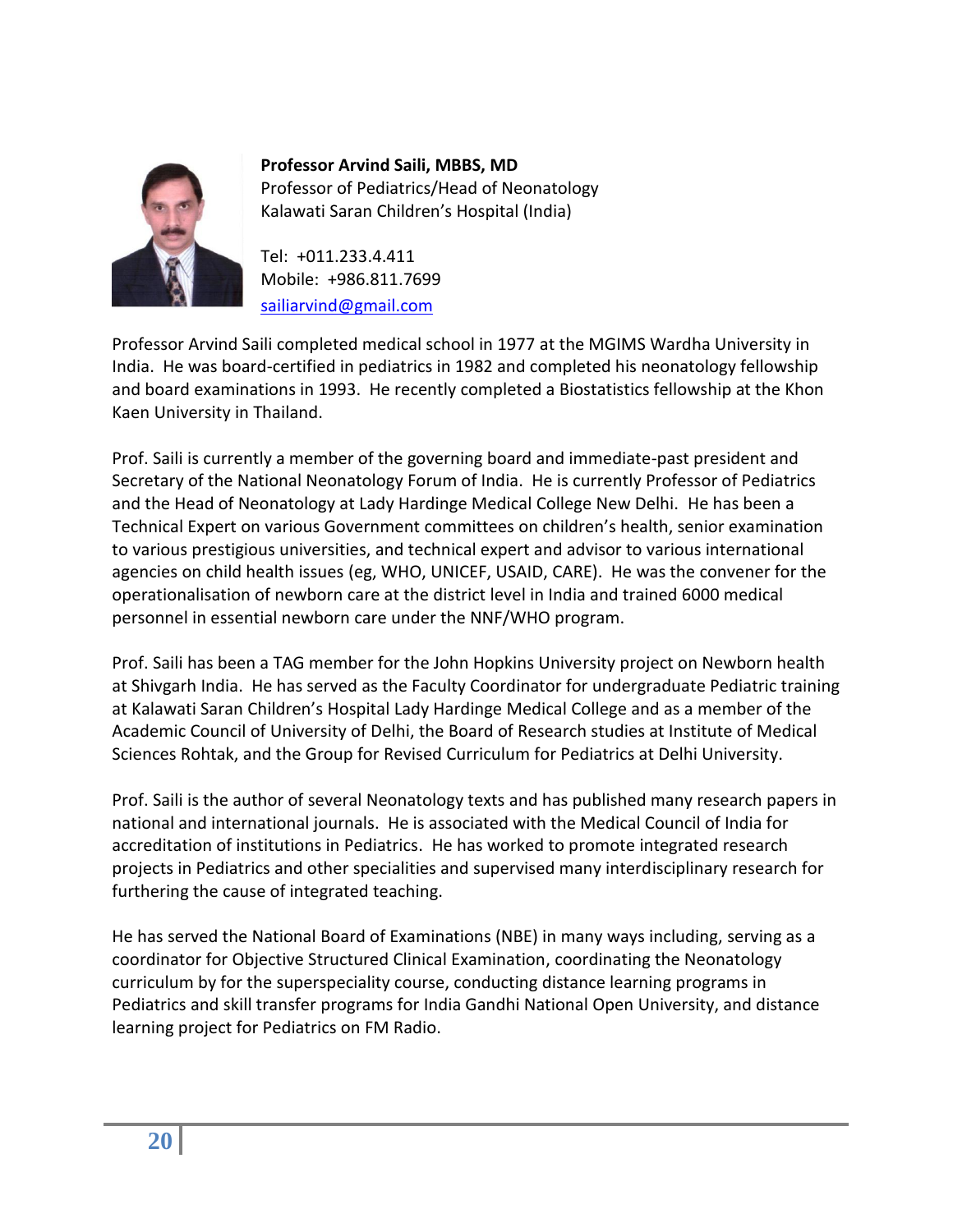

**Professor Haroon Saloojee, MBBCh, FCPaed (SA)** Past President College of Paediatricians of South Africa

Tel: +27.11.481.5196 Fax: +27.11.481.5195 Mobile: +27.82.863.4274 [Haroon.Saloojee@wits.ac.za](mailto:Haroon.Saloojee@wits.ac.za)

Professor Haroon Saloojee is head of the Division of Community Paediatrics at the University of the Witwatersrand, Johannesburg, South Africa. He is the current President of the College of Paediatricians of South Africa and serves on the executive of the South African Paediatric Association and the Child Health Priorities Association.

Prof. Saloojee has a range of interests including HIV, neonatal care, childhood malnutrition, medical education, and health systems organisation. He has co-authored a WHO manual on neonatal care in resource-poor settings and the book, *Child Health for All*. He serves as a reviewer/referee for more than a dozen international journals, is Chairperson of the US National Institutes of Health (NIH) DAIDS African Data and Safety Monitoring Board, and is also the Chairperson of the Soul City Institute, a dynamic and innovative internationally recognised multi-media health promotion and social change project.

His interest in medical education includes under- and post-graduate curriculum development, particularly the design and introduction of components that address the needs of resourcepoor settings. He has a keen interest in developing and teaching evidence-based practice. Over the past five years, Prof. Saloojee has been instrumental in the review and re-design of the various examinations offered by the College of Paediatricians of South Africa. He has also been involved as an external examiner in postgraduate paediatric examinations in Malawi and Kuwait.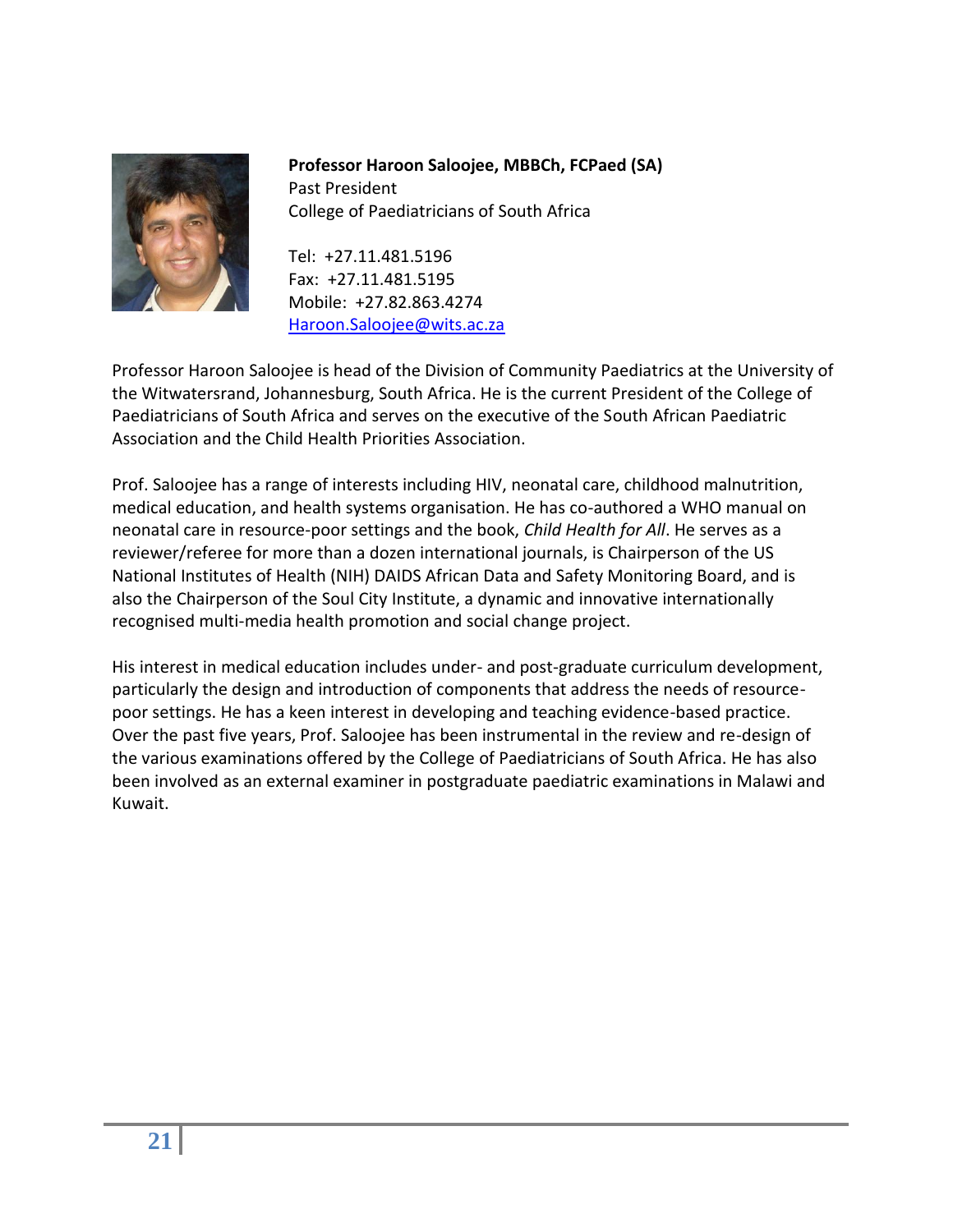

## **Dr. James A. Stockman III, MD** Delegate American Board of Pediatrics

Tel: +1.919.929.0461 Mobile: +1.919.606.1963 [jas@abpeds.org](mailto:jas@abpeds.org)

Dr. James Stockman received his undergraduate degree from St. Joseph's College in 1965 and his medical degree from Jefferson Medical College in 1969. He was a pediatric resident at Children's Hospital of Philadelphia from 1969-1972 (1971-72 as Chief Resident), an Instructor in the Department of Pediatrics at the Children's Hospital of Philadelphia from 1971-72, a Visiting Fellow, Division of Oncology, Children's Hospital of Philadelphia from 6/72-9/72 and a Fellow in the Division of Pediatric Hematology/Oncology, Health Science Center of Syracuse, State University of New York, from 1972-1974. At the State University of New York at Syracuse, Dr. Stockman was appointed Assistant Professor of Pediatrics in 1974, Associate Professor and Vice-Chair in 1977 and was appointed Professor in 1981. In 1984, he assumed the position as Professor and Chair, Department of Pediatrics, Northwestern University Medical School, Chicago, Illinois. Between 1984 and 1992, he served as Chair of Medicine, Physician-in-Chief, and Women's Board Centennial Chair in Pediatrics, Children's Memorial Hospital, as well as Chief of Pediatrics and Associate Dean for Hospital Academic Affairs at the McGaw Medical Center of Northwestern University Medical School. On October 1, 1992, he assumed the role as President, American Board of Pediatrics (ABP), and retired from this position in December 2012. Dr. Stockman currently serves as the Senior Advisor to the ABP and the ABP Foundation.

He has authored over 200 publications, including books and chapters in books. He helped to clarify the understanding of many aspects of pediatric hematology, particularly in the area of iron deficiency, the anemia of prematurity, and sickle cell diseases. Most important, he has had a direct impact on the education of all pediatricians as the long time co-editor and editor of the *Year Book of Pediatrics*, as editor in chief of *Current Problems in Pediatrics*, and as Editor of *The Child's Doctor*. He also is currently Editor in Chief of *Focus and Opinion: Pediatrics* and author of the ongoing series *Clinical Facts and Curios*. He has been on the editorial boards of a number of journals or periodicals including *Nutrition Research*, *Comprehensive Therapy*, and *Contemporary Pediatrics*. He is or has been a member of numerous scholarly societies including AOA, The American Society of Hematology, The Society for Pediatric Research, The American Pediatric Society, The Association of Pediatric Program Directors (President 1990-92) and the Association of Medical School Pediatric Department Chairmen. He has also served on numerous committees and Study Groups including the Blood Study Section, Division of Research Grants, National Heart, Lung and Blood Institute, the National Institutes of Health. He is currently a trustee of the National Association of Children's Hospitals and Related Institutions.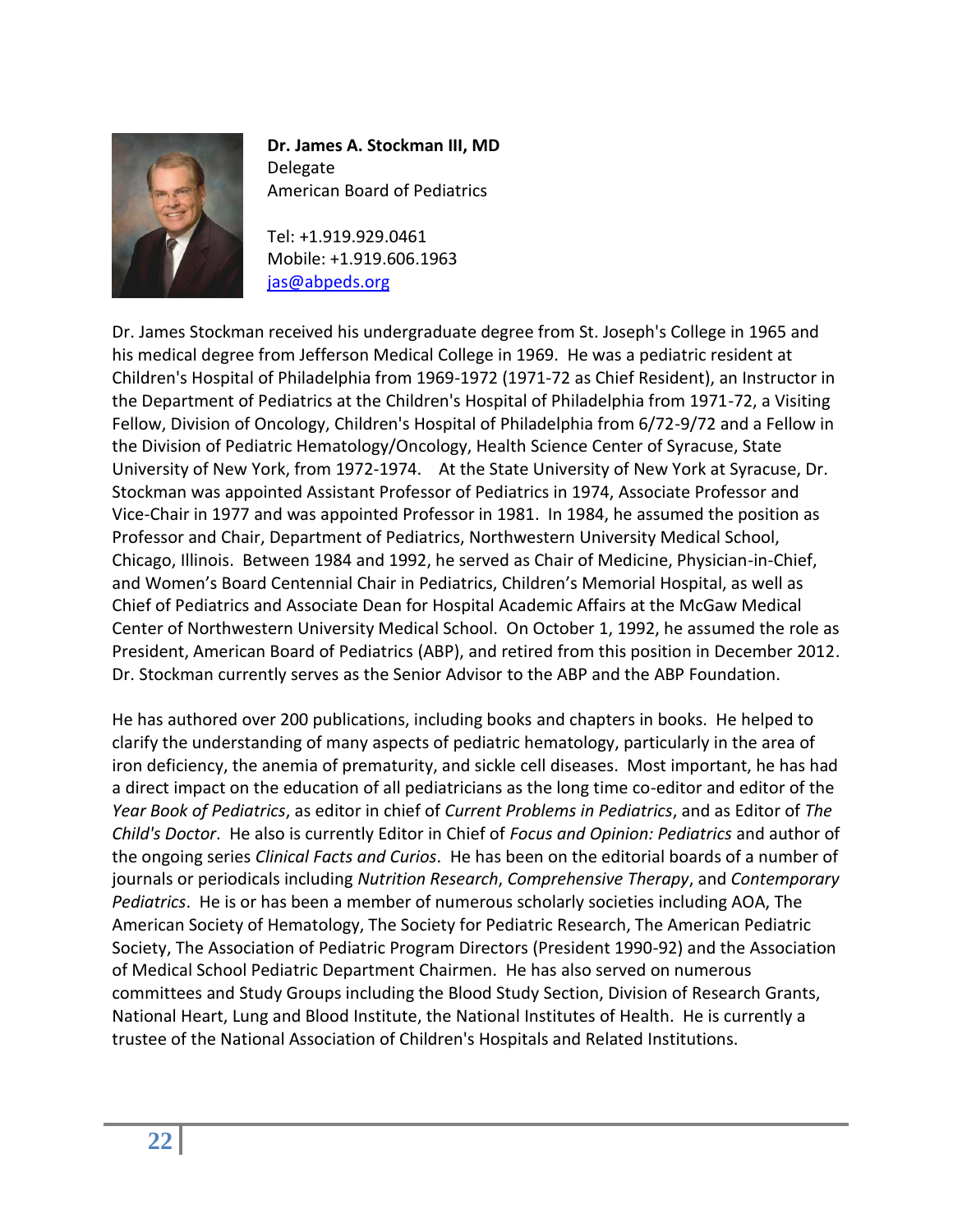

**Professor Takao Takahashi, MD, PhD** Vice-President Japanese Pediatric Society

Tel: +81.3.5940 2610 Fax: +81.3.3942 6396 [ttakahashi@z3.keio.jp](mailto:ttakahashi@z3.keio.jp)

Professor Takao Takahashi is the Vice-President of the Japanese Pediatric Society. He is Professor and Chairman of the Department of Pediatrics at the Keio University School of Medicine in Tokyo. He received his BS in 1978 from Keio University Undergraduate Course and his MD from Keio University School of Medicine in 1982. He specializes in General Pediatrics, Pediatric Neurology, and Developmental Neurobiology.

Prof. Takahashi was an Associate Professor in the Department of Pediatrics at Keio University School of Medicine from 1999 to 2002 and an Assistant Professor from 1996 to 1999. He has been the Vice-President of the Keio University Hospital since 2006, Assistant in Neurology at Massachusetts General Hospital at Harvard Medical School since 1994 and an Instructor in Neurology at Harvard Medical School since 1992.

He is a member of the Japanese Pediatric Society (Council Member, Vice-President), Japanese Society of Child Neurology (Council Member), Japanese Epilepsy Society (Council Member), Asian Society for Pediatric Research (Immediate Past President), Society for Neuroscience (USA), Child Neurology Society (USA), and the International Child Neurology Society. He also serves as the Managing Editor of Brain and Development since 2003.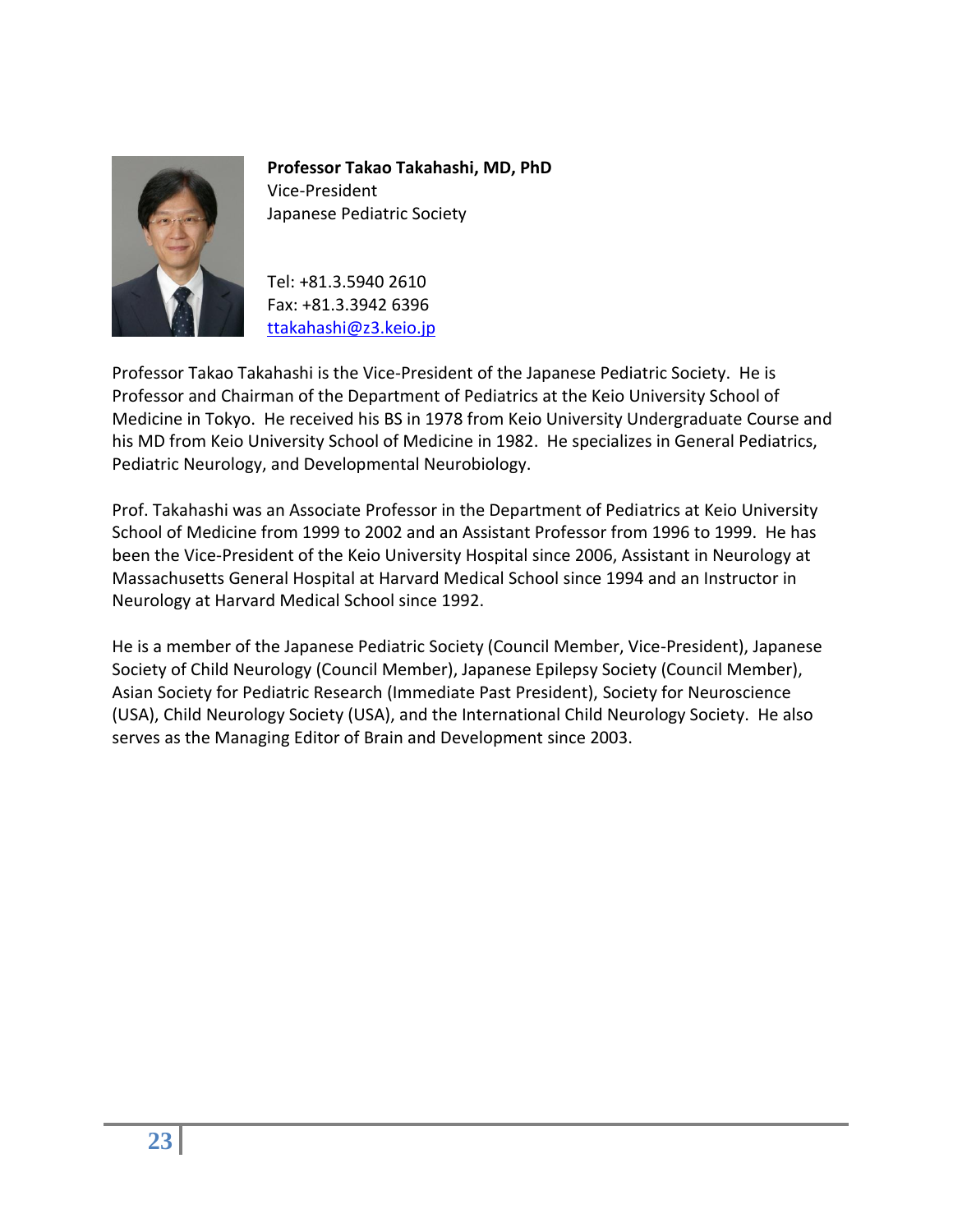

**Professor Alfred Tenore, MD** President European Academy of Paediatrics

Tel: +39.0432.559241 [alfred.tenore@uniud.it](mailto:alfred.tenore@uniud.it) or [altenusa@gmail.com](mailto:altenusa@gmail.com)

Professor Alfred Tenore received his BA in Biology from Seton Hall University and his MD degree from the University of Naples, School of Medicine (cum laude). He was a visiting scientist at the Clinical Endocrinology Branch of the National Institutes of Health (NIH), Bethesda, Maryland, from 1971 through 1972. He completed his pediatric residency and fellowship in Pediatric Endocrinology at the Children's Hospital of Philadelphia.

Prof. Tenore was an Assistant Professor of Pediatrics at the University of Pennsylvania from 1976 through 1982 and an Associate Professor of Pediatrics at the University of Naples, School of Medicine, from 1982 through 1988. From 1988 through 1990, he served as Associate Professor of Pediatrics, Vice Chairman of the Department of Pediatrics, Chief of the Division of Pediatric Endocrinology and Diabetology, and Director of the Pediatric Residency Program at the Louisiana State University School of Medicine in New Orleans, LA. From 1990 through the present he has served as Professor of Pediatrics and Chairman of Pediatrics at the University of Udine, School of Medicine in Udine, Italy. Prof. Tenore has also been Clinical Associate Professor emeritus in the Department of Pediatrics at Louisiana State University School of Medicine.

Prof. Tenore is a member of the Italian National Licensure Examination Board, Vice President of the National Council of Vice Deans of Medical Education, Assessor for the Italian Ministry of Health for the Evaluation of Medicinal Specialties (and the European Medicinal Evaluation Agency - EMEA); Member of the Italian Examining Council for Ph.D. Programs; Member of the National Medicinal Evaluation Board (CUF) – Italian Ministry of Health; currently President of the National Committee for the Italian National Licensure Examination in Italy; Past-President of the European Board of Paediatrics; and Vice-President of the European Academy of Paediatrics (Paediatric section of the UEMS European Union of Medical Specialists).

Prof. Tenore has/holds editorial positions for the Italian Journal of Pediatric Surgical Sciences, Italian Journal of Pediatrics (Journal of the Italian Pediatric Society), Prospettive in Pediatria, Archives of Diseases of Children, Paediatriki (Journal of the Greek Paediatric Society), and Italian Journal of Primary Care. He has also refereed for numerous international journals in the fields of medicine, paediatrics and endocrinology.